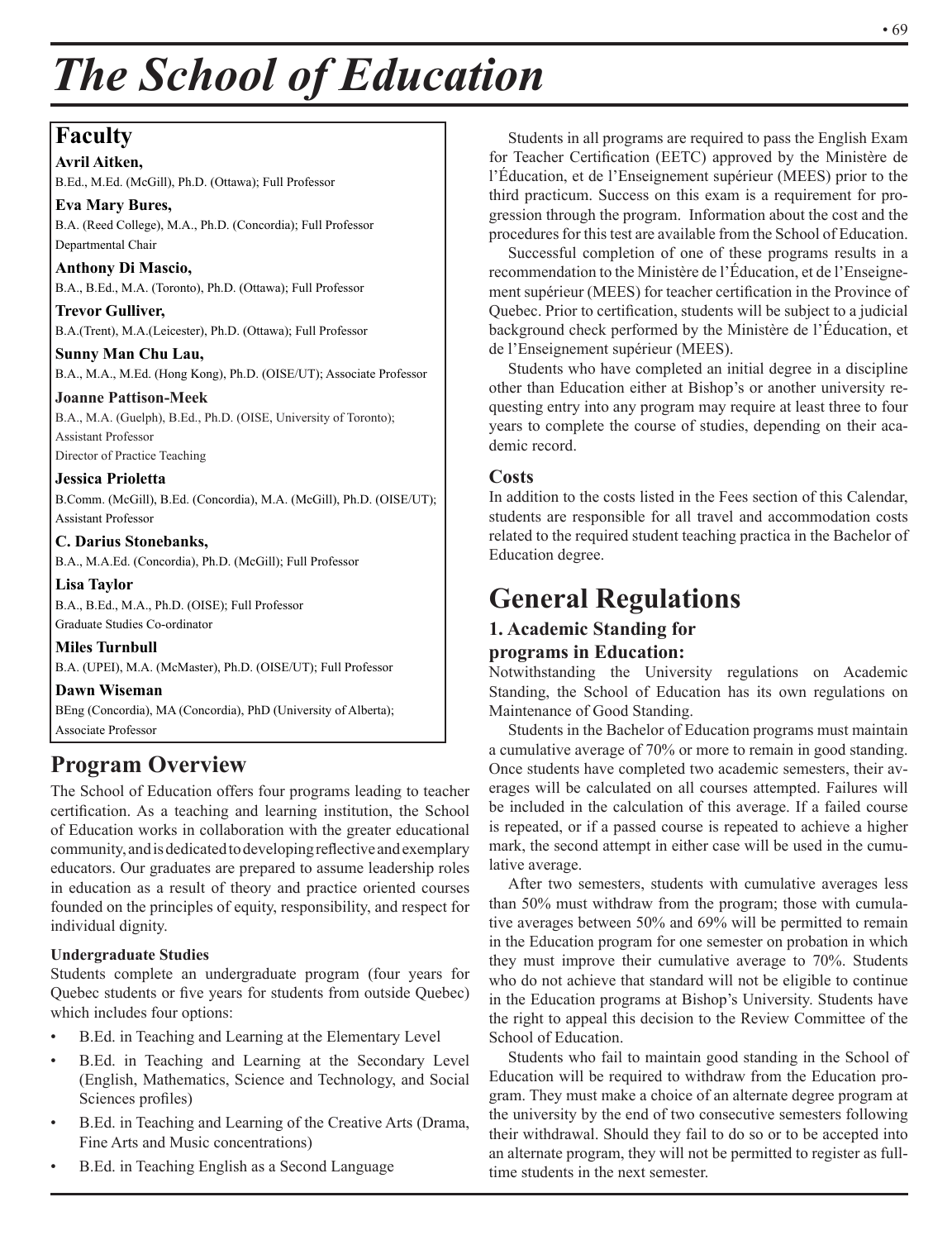A student who fails to maintain a cumulative average of 70% in the semester prior to the final practicum will be compelled to withdraw from the Bachelor of Education program and will not be permitted to register for the final practicum.

# **2. Brevet d'enseignement**

# **(Teaching Certificate)**

Students who have successfully completed all academic and practicum requirements of their program will be eligible to apply for the Quebec Brevet d'enseignement (Teaching Certificate).

The Ministère de l'Éducation, et de l'Enseignement supérieur (MEES) requires a Declaration concerning a student's judicial record prior to certification.

# **3. Practica (Student Teaching)**

Students must successfully complete the requirements of all practicum components in order to complete the B.Ed. with a recommendation to the Ministère de l'Éducation, et de l'Enseignement supérieur (MEES) for the "brevet d'enseignement". The practicum components are evaluated as follows:

- a. Introduction to Professional Practice (EDU 128 / EDU 129): numerical grade
- b. Practicum II (EDU 228 / EDU 229): (P) pass or (F) fail.
- c. The Professional Practice Practicum (EDU 328 / EDU 329): (P) pass or (F) fail (Access to the third-year practicum is dependent on successful completion of the English Exam for Teacher Certification.)
- d. The Internship (EDU 428 / EDU 429): (P) pass or (F) fail.

Students completing the Introduction to Professional Practice (EDU 128 / EDU 129), Reflective Practicum (EDU 228 / EDU 229), and Professional Practice (EDU 328 / EDU 329) practicum and receiving a failing numerical grade or grade of F, may only be permitted to continue in their School of Education program with the School's approval. In the case of a failure in the Internship (EDU 428 / EDU 429), the student must withdraw from the Bachelor of Education program.

Students removed from any practicum course before its completion as a result of an unsatisfactory report submitted by an associate teacher, school principal or university supervisor risk being withdrawn from the program. Final decisions regarding removal from the program rest with the School of Education. Cases of this kind will be referred to the School's Review Committee for a decision regarding continuation in the program.

Placements are made in schools throughout the province according to criteria established by the School of Education. Student teachers may have additional travel and accommodation costs during a practicum.

Further information and regulations concerning Practice Teaching are contained in the Practice Teaching Handbook.

# **4. Transfer Credits**

Students may obtain advanced credits for courses which meet the teaching subject requirements and for courses which have appropriate content and meet program requirements.

# **5. Distinctions**

The notation "with Distinction" will appear on the transcript of students who graduate with a cumulative average of 80% or more. To be awarded a degree with distinction, students must not only achieve first class academic standing in their courses, (cumulative average of 80% or more) but must also perform at a highly successful level in all practicum components as evaluated by the Dean of the School of Education in consultation with the Director of Practice Teaching and faculty members whose courses are directly associated with the student's practicum sessions.

## **6. Review Committee**

Students encountering difficulty in practicum placements or in academic courses may be required to meet with the Review Committee of the School of Education for recommendations or decisions regarding their situation.

# **B.Ed. in Teaching and Learning**  at the Elementary Level **CONELE**

The Elementary teacher education program at Bishop's University leads to a Bachelor of Education in Teaching and Learning. This degree is required in order to be eligible for a teaching licence. Students are prepared to teach a broad range of subjects that can be found in the elementary curriculum, including English, Mathematics, Science, History, Geography, Ethics and Religious Culture, and the Creative Arts.

#### **Overview of Total Program Credits**

In order to earn a Bachelor of Education in Teaching and Learning at the Elementary Level, students must complete a 150-credit program. Students entering with a DEC from a Quebec CEGEP will normally be awarded 30 advanced credits. Mature students and students transferring from another university may be awarded certain advanced credits. Students entering without a completed DEC from a Quebec CEGEP and without any advanced credits are required to earn a total of 30 elective credits in addition to the 120 credits plus labs listed below.

#### **Foundational Courses (42 credits + 2 Labs)**

EDU 102 Philosophy of Education

- EDU 107 Child Development and Elementary Teaching
- EDU 122 Using Technology to Support Learning
- EDU 138 Foundations of the Teaching Profession (Elementary)
- EDU 203 Educational Psychology
- EDU 205 Education, Colonialism and Decolonization
- EDU 230 Early Childhood Education:

Holistic Learning and Early Intervention

EDU 231 Prekindergarten and Kindergarten Education

EDU 238 Teaching and Learning at the Elementary Level: Practice and Reflection

EDU 305 Social Justice and Anti-Discrimination Education

EDU 315 Applying the Psychology of Learning and Motivation to the Design of Learning Environments

- EDU 348 Professional Seminars Lab (1 credit)
- EDU 401 Quebec Education Policy and Law
- EDU 407 Individual Differences
- ILT 101 Information Literacy Critical Thinking Lab (1 credit) *One of:*
- EDU 204 Indigenous Education
- EDU 211 Introduction to Young Adult Literature and Texts "Beyond the Canon"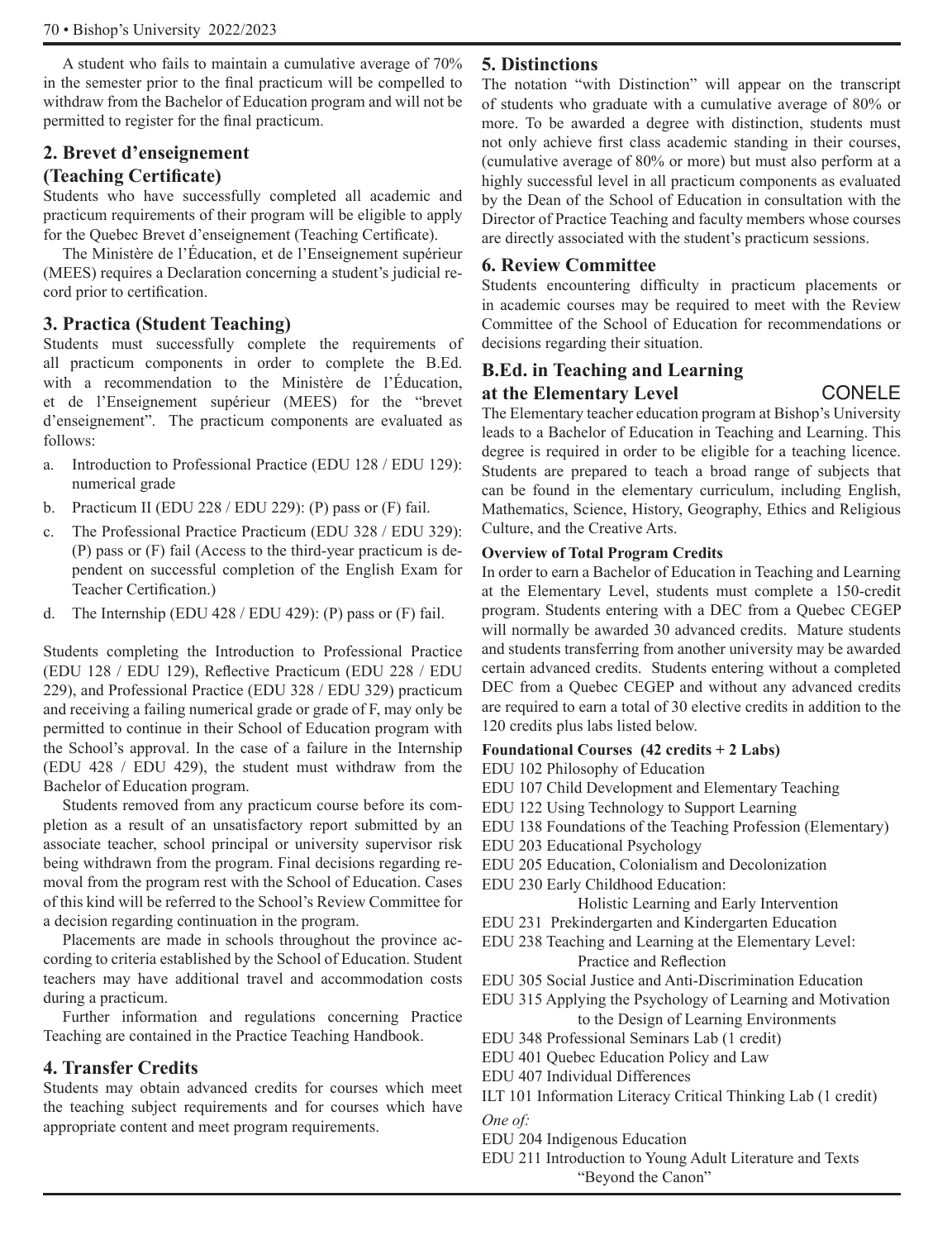EDU214 Gender and Sexuality in Education

EDU 218 History of Education

EDU 219 Getting dirty: Hands-on, experiential teaching and learning for elementary and secondary student

EDU 220 Linguistic Diversity

EDU 221 Methods in Plurilingual and Pluricultural Teaching and Learning

EDU 285 The Reading Process

EDU 303 Sociology of Education

SLP 399 Situated Learning and Praxis

# **Methods Courses (33 credits)**

EDU 309 Effective Teaching Methods at the Elementary Level EDU 313 Teaching Ethics and Religious Culture (Elementary & Secondary) EDU 319 Student Centered Evaluation at the Elementary Level EDU 321 Methods of Teaching Language Arts I EDU 331 Methods in Teaching Language Arts II EDU 334 Methods in the Teaching of Mathematics I EDU 335 Methods in the Teaching of Creative Arts – Elementary EDU 419 Interdisciplinary Teaching and Integration of Learning at the Elementary Level (6 credits) EDU 433 Methods in the Teaching of Elementary Social Sciences EDU 434 Methods for Scientific Inquiry and Problem Solving Practica (24 credits) EDU 128 Orientation to Professional Practice EDU 228 Reflective Practicum – Elementary EDU 328 Professional Practice (6 credits) EDU 428 Internship (12 credits) Disciplinary Courses (21 credits) *One of:* ENG 100 Introduction to English Studies ENG 101 Responding to Literature ENG 111 Canadian Short Story ENG 123 Introduction to Indigenous Literatures in Canada ENG 206 Creative Writing: The Graphic Novel ENG 210 Children's Literature ENG 215 Introduction to North American Literatures

EDU 211 Introduction to Young Adult Literature and Texts "Beyond the Canon"

# *One of:*

MAT 100 Excursions in Modern Mathematics MAT 101 Further Excursions in Modern Mathematics

*One of:*

BIO 193 Introduction to Biology

CHM 181 The Chemistry of Everyday Life

CHM 185 The Science of Cooking EDU 326 Engineering for Science and Technology Teachers

EXS 127 Introduction to Exercise Physiology

PHY 111 Physics of Everyday Life

PHY 113 Introduction to Astronomy

EDU 326 Engineering for Science and Technology Teachers

# *One of:*

ESG 100 Introduction to Environmental Studies

ESG 126 Introduction to Human Geography

- ESG 127 Introduction to Physical Geography
- ESG 162 Canada: A Nation of Regions

### *One of:*

HIS 104 The West in the World to 1750

HIS 108 A Global History of Indigenous Peoples

# HIS 109 New World: The Americas to 1850

# *One of:*

DRA 101 Introduction to Technical Theatre DRA 110 Introduction to Theatre after 1800 FIS 140 Foundation Studio FIS 181 Painting I MUS 130 Rudiments of Music Theory *One of:* CLA 112 Ancient Greek Mythology CLA 280 Roman Religion LIB 216 The Divine and Ultimate Concern PHI 100 On the Way to the Good Life RSC 100 Western Religions RSC 101 Eastern Religions RSC 205 Indigenous Religious Traditions

# **Compulsory Language Requirement**

EDU 100 English Exam for Teacher Certification (EETC) (P/F, students who do not pass will not be permitted to register in the third practicum)

# **B.Ed. in Teaching and Learning**

# **at the Secondary Level**

The Secondary teacher education program at Bishop's University leads to a Bachelor of Education in Teaching and Learning. This degree is required in order to be eligible for a teaching license. Students choose from one of the following profiles in a teaching subject area: English, Mathematics, Science and Technology, or Social Sciences.

# **Overview of Total Program Credits**

In order to earn a Bachelor of Education in Teaching and Learning at the Secondary Level, students must complete a 150-credit program. Students entering with a DEC from a Quebec CEGEP will normally be awarded 30 advanced credits. Mature students and students transferring from another university may be awarded certain advanced credits. Students entering without a completed DEC from a Quebec CEGEP and without any advanced credits are required to earn a total of 30 elective credits in addition to the 120 credits plus labs listed below.

# **B.Ed. in Teaching and Learning at the Secondary Level - English Profile** CONEEG

# **Foundational Courses (30 credits + 2 Labs)**

### *Required Courses:*

- EDU 102 Philosophy of Education
- EDU 122 Using Technology to Support Learning
- EDU 203 Educational Psychology
- EDU 205 Education, Colonialism and De-Colonization
- EDU 239 Teaching and Learning at the Secondary Level: Practice and Reflection
- EDU 305 Social Justice and Anti-Discrimination Education
- EDU 315 Applying the Psychology of Learning and Motivation to the Design of Learning Environments
- EDU 349 Professional Seminars Lab (1 credit)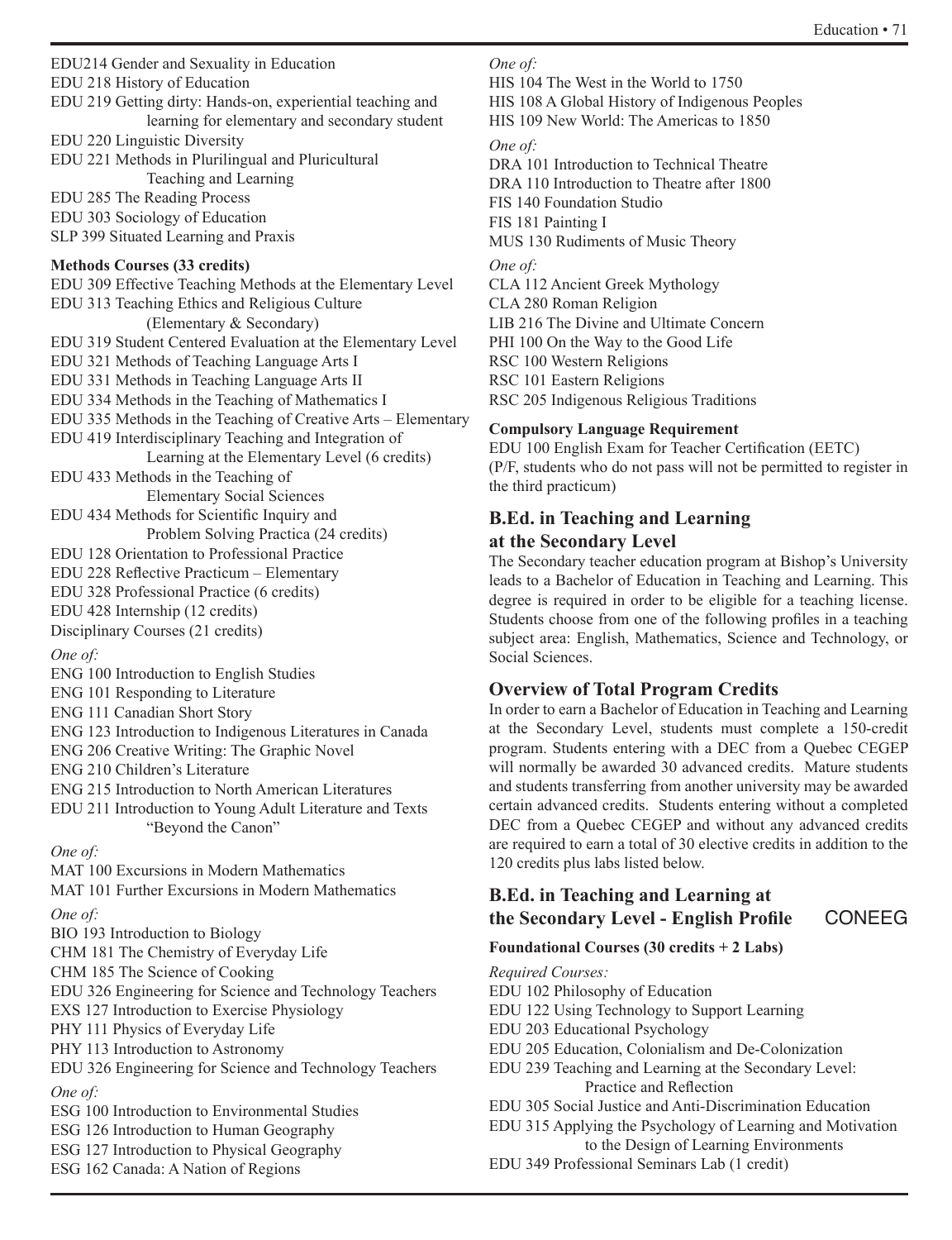EDU 401 Quebec Education Policy and Law EDU 407 Individual Differences ILT 101 Information Literacy Critical Thinking Lab (1 credit) *One of:* EDU 204 Indigenous Education EDU 211 Introduction to Young Adult Literature and Texts "Beyond the Canon" EDU 214 Gender and Sexuality in Education EDU 218 History of Education EDU 219 Getting dirty: Hands-on, experiential teaching and learning for elementary and secondary student EDU 220 Linguistic Diversity EDU 221 Methods in Plurilingual and Pluricultural Teaching and Learning EDU 285 The Reading Process EDU 303 Sociology of Education SLP 399 Situated Learning and Praxis Methods Courses (18 credits) EDU 339 Effective Teaching and Evaluation Methods I EDU 341 Methods Teaching English Language Arts at the Secondary Level I EDU 410 Effective Teaching and Evaluation Methods II EDU 411 Methods Teaching English Language Arts at the Secondary Level II EDU 420 Interdisciplinary Teaching and Integration of Learning

at the Secondary Level (6 credits)

# **Practica (24 credits)**

- EDU 129 Orientation to Professional Practice
- EDU 229 Reflective Practicum Secondary
- EDU 329 Professional Practice (6 credits)
- EDU 429 Internship (12 credits)
- Disciplinary Courses (48 credits)

# **Required Courses:**

- ENG 100 Introduction to English Studies
- ENG 101 Responding to Literature
- ENG 112 English Literary Tradition: The Middle Ages and the Renaissance
- ENG 113 English Literary Tradition: The Eighteenth Century to the Present

#### *Two of:*

- ENG 110 English Writers of Quebec
- ENG 111 Canadian Short Story
- ENG 215 Introduction to North American Literatures
- ENG 252 English-Canadian Literature to the First World War
- ENG 253 English-Canadian Literature from the First World War to the Present
- ENG 275 The Contemporary Canadian Novel
- ENG 352 Canadian Literature and Theories of Globalization *One of:*
- ENG 123 Introduction to Indigenous Literatures in Canada
- ENG 228 Introduction to Post-Colonial Literature
- ENG 358 Approaches to Indigenous Literary Cultures in Canada
- ENG 375 Colonial Narratives

# *One of:*

- ENG 223 Elizabethan Shakespeare (1590-1603)
- ENG 224 Jacobean Shakespeare (1603-1614)
- ENG 225 The Stratford "Shakesperience"
- 

# DRA 222 Introduction to Shakespeare

# *One of:*

- ENG 200 Creative Writing: Poetry
- ENG 201 Creative Writing: Prose
- ENG 203 Creative Writing: Experiments in Prose
- ENG 204 Creative Writing: Experiments in Poetry
- ENG 206 Creative Writing: The Graphic Novel
- ENG 382 Screenwriting

ELA 201 Advanced Composition

*One of:*

- ENG 210 History of Children's Literature
- EDU 211 Introduction to Young Adult Literature and Texts "Beyond the Canon"
- *One of:*
- ENG 234 Contemporary Literary Theory
- ENG 236 Popular Culture
- ENG 239 Feminist Literary Theory
- ENG 291 Film Theory
- ENG 353 Boy Meets Girl: Masculinity Scholarship, Feminist Theories, and American Literature

*Plus 15 credits in English, of which nine (9) credits must be at the 200 level or above*

# **Compulsory Language Requirement**

EDU 100 English Exam for Teacher Certification (P/F, students who do not pass will not be permitted to register in the third practicum)

# **B.Ed. in Teaching and Learning at the Secondary**  Level - Mathematics Profile **CONEMT**

### **Foundational Courses (30 credits + 2 Labs)**

*Required Courses:*

- EDU 102 Philosophy of Education
- EDU 122 Using Technology to Support Learning
- EDU 203 Educational Psychology
- EDU 205 Education, Colonialism and De-Colonization
- EDU 239 Teaching and Learning at the Secondary Level: Practice and Reflection
- EDU 305 Social Justice and Anti-Discrimination Education
- EDU 315 Applying the Psychology of Learning and Motivation to the Design of Learning Environments
- EDU 349 Professional Seminars Lab (1 credit)
- EDU 401 Quebec Education Policy and Law
- EDU 407 Individual Differences
- ILT 101 Information Literacy Critical Thinking Lab (1 credit)
- *One of:*
- EDU 204 Indigenous Education
- EDU 211 Introduction to Young Adult Literature and Texts "Beyond the Canon"
- EDU 214 Gender and Sexuality in Education
- EDU 218 History of Education
- EDU 219 Getting dirty: Hands-on, experiential teaching and learning for elementary and secondary student
- EDU 220 Linguistic Diversity
- EDU 221 Methods in Plurilingual and Pluricultural Teaching and Learning
- EDU 285 The Reading Process
- EDU 303 Sociology of Education
- SLP 399 Situated Learning and Praxis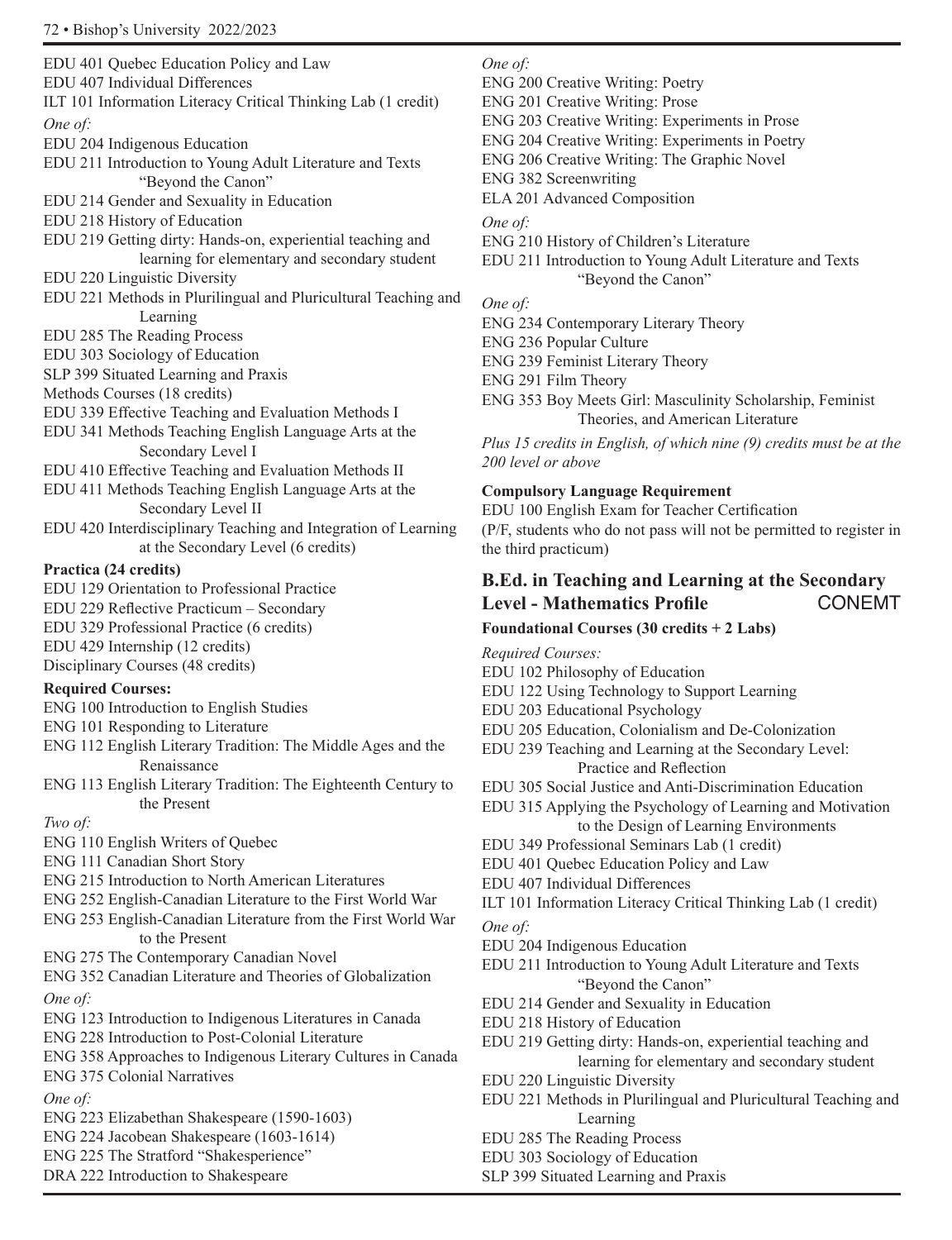#### **Methods Courses (18 credits)**

EDU 339 Effective Teaching and Evaluation Methods I

EDU 346 Methods in Teaching Mathematics, Science and Technology I

EDU 410 Effective Teaching and Evaluation Methods II

EDU 416 Methods in Teaching Mathematics, Science and Technology II

EDU 420 Interdisciplinary Teaching and Integration of Learning at the Secondary Level (6 credits)

### **Practica (24 credits)**

EDU 129 Orientation to Professional Practice EDU 229 Reflective Practicum – Secondary EDU 329 Professional Practice (6 credits) EDU 429 Internship (12 credits)

#### **Disciplinary Courses**

#### **(48 credits + 6 prerequisite credits)**

Students entering this profile must first complete or have credited the following prerequisites: MAT 191 Calculus I

MAT 192 Calculus II

*Required Courses:* MAT 108 Matrix Algebra MAT 110 Excursions in Modern Mathematics PHY 101 Statistical Methods in Experimental Sciences MAT 200 Introduction to Discrete Mathematics MAT 206 Advanced Calculus I MAT 207 Advanced Calculus II MAT 209 Linear Algebra

*Plus 12 credits in Mathematics at the 300 level* 

*Plus 15 credits in Mathematics, of which three (3) credits must be at the 200 level or above*

### **Compulsory Language Requirement**

EDU 100 English Exam for Teacher Certification (P/F, students who do not pass will not be permitted to register in the third practicum)

# **B.Ed. in Teaching and Learning at the Secondary Level - Science and Technology Profile** CONSCT

### **Foundational Courses (30 credits + 2 Labs)**

*Required Courses:* 

EDU 102 Philosophy of Education

- EDU 122 Using Technology to Support Learning
- EDU 203 Educational Psychology
- EDU 205 Education, Colonialism and De-Colonization

EDU 239 Teaching and Learning at the Secondary Level: Practice and Reflection

- EDU 305 Social Justice and Anti-Discrimination Education
- EDU 315 Applying the Psychology of Learning and Motivation to the Design of Learning Environments
- EDU 349 Professional Seminars Lab (1 credit)
- EDU 401 Quebec Education Policy and Law
- EDU 407 Individual Differences
- ILT 101 Information Literacy Critical Thinking Lab (1 credit)

#### *One of:*

- EDU 204 Indigenous Education
- EDU 211 Introduction to Young Adult Literature and Texts "Beyond the Canon"
- EDU 214 Gender and Sexuality in Education
- EDU 218 History of Education

EDU 219 Getting dirty: Hands-on, experiential teaching and learning for elementary and secondary student

EDU 220 Linguistic Diversity

EDU 221 Methods in Plurilingual and Pluricultural Teaching and Learning

- EDU 285 The Reading Process
- EDU 303 Sociology of Education
- SLP 399 Situated Learning and Praxis

### **Methods Courses (18 credits)**

EDU 339 Effective Teaching and Evaluation Methods I EDU 346 Methods in Teaching Mathematics, Science and Technology at the Secondary Level I EDU 410 Effective Teaching and Evaluation Methods II EDU 416 Methods in Teaching Mathematics, Science and Technology at the Secondary Level II EDU 420 Interdisciplinary Teaching and Integration of Learning at the Secondary Level (6 credits)

# **Practica (24 credits)**

EDU 129 Orientation to Professional Practice EDU 229 Reflective Practicum – Secondary EDU 329 Professional Practice (6 credits) EDU 429 Internship (12 credits)

### **Disciplinary Courses (48 credits + labs + 21 prerequisite credits)**

*Students entering this profile must first complete or have credited the following prerequisites:* BIO 196 Introductory Biology I: Introduction to Cellular and Molecular Biology (with lab BIL 196) CHM 191 General Chemistry I (with lab CHL 191) CHM 192 General Chemistry II (with lab CHL 192) MAT 191 Calculus I MAT 192 Calculus II PHY 191 Introductory Physics I – Mechanics (with lab PHL 191) PHY 192 Introductory Physics II – Electricity and Magnetism (with lab PHL 192) *Required Courses:* BIO 201 Cellular & Molecular Biology BIO 205 Diversity of Life I (with lab BIL 205) BIO 233 Human Anatomy CHM 121 Inorganic Chemistry I CHM 131 Physical Chemistry I CHM 141 Analytical Chemistry (with lab CHL 141) EDU 326 Engineering for Science and Technology Teachers ESG 100 Introduction to Environmental Studies ESG 127 Introduction to Physical Geography PHY 101 Statistical Methods in Experimental Sciences PHY 206 Waves and Optics (with lab PHL 206) PHY 207 Thermal and Fluid Physics PHY 208 Introduction to Mechanics

PHY 214 Astronomy & Astrophysics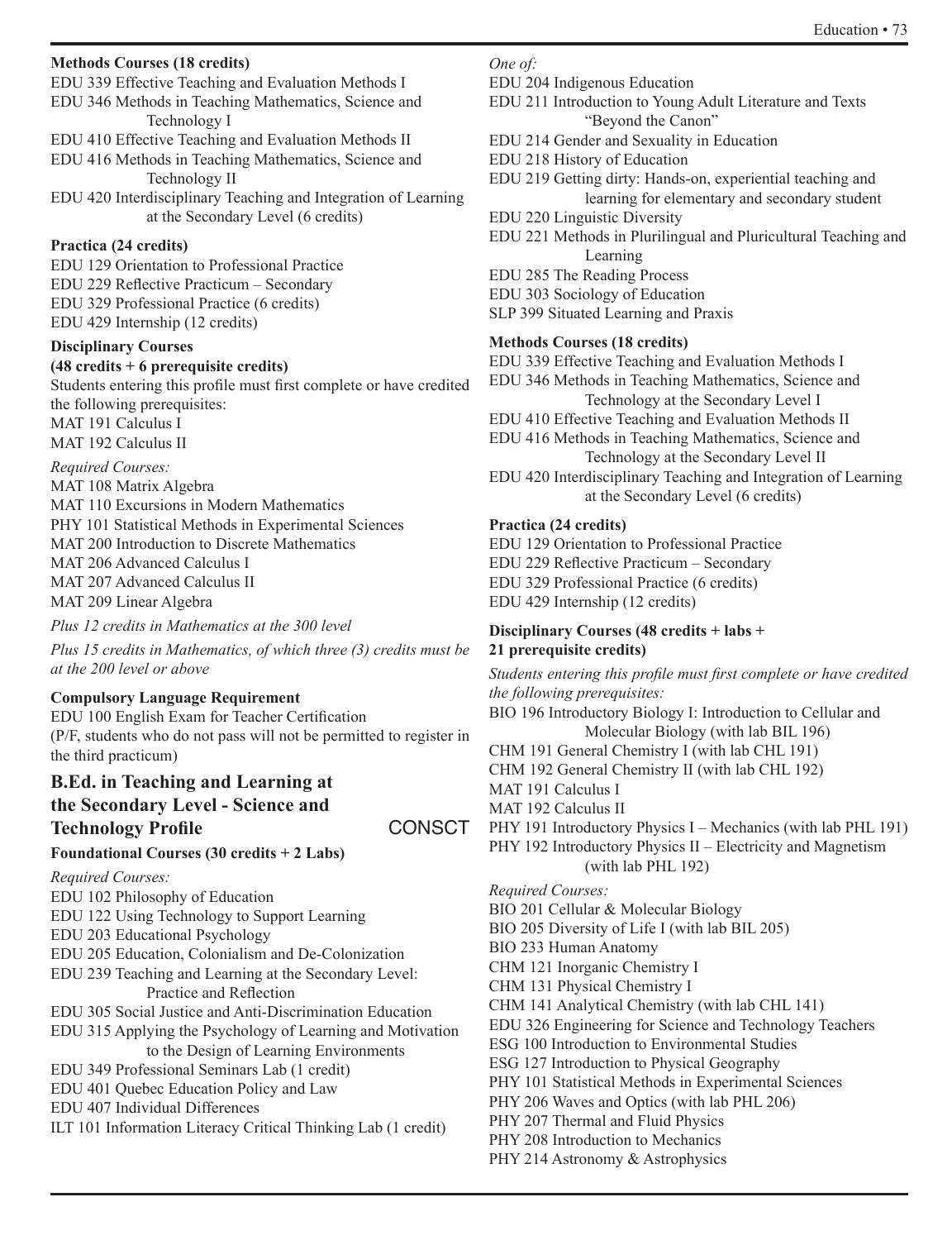*Two of:*

BCH 210 General Biochemistry BIO 206 Diversity of Life II (with lab BIL 206) BIO 207 Intro to Evolution and Ecology BIO 208 Genetics (with lab BIL 208) BIO 320 Programmed Cell Death BIO 327 Advanced Ecology BIO 329 Invertebrate Biology (with lab BIL 329) BIO 331 Freshwater Biology (with lab BIL 331) BIO 336 Animal Physiology I BIO 341 Population genetics and evolution BIO 349 Medical and Forensic Entomology BIO 354 Insect Biodiversity BIO 358 Animal Behaviour BIO 359 Human Genetics CHM 111 Organic Chemistry I (with lab CHL 111) CHM 211 Organic Chemistry II (with lab CHL 211) CHM 225 Inorganic Chemistry II (with lab CHL 225) CHM 231 Physical Chemistry II (with lab CHL 231) CS 201 Foundations of Computer Science (with lab CSL 201) ESG 226 Physical Oceanography ESG 227 Biogeochemical and Environmental Oceanography ESG 250 Geomorphology ESG 251 Biogeography ESG 265 The Atmosphere and Weather ESG 267 Global Environmental Change: a physical perspective ESG 269 The Earth's Crust MAT 108 Matrix Algebra MAT 200 Introduction to Discrete Mathematics MAT 202 Modern Geometry: Euclidean to Fractal (with lab MAL 202) MAT 206 Advanced Calculus I MAT 209 Linear Algebra PHY 273 Observational Astronomy I

### **Compulsory Language Requirement**

EDU 100 English Exam for Teacher Certification (P/F, students who do not pass will not be permitted to register in the third practicum)

# **B.Ed. in Teaching and Learning at the Secondary Level - Social Sciences Profile** CONESS

# **Foundational Courses (30 credits + 2 Labs)**

*Required Courses:* EDU 102 Philosophy of Education EDU 122 Using Technology to Support Learning EDU 203 Educational Psychology EDU 205 Education, Colonialism and De-Colonization EDU 239 Teaching and Learning at the Secondary Level: Practice and Reflection EDU 305 Social Justice and Anti-Discrimination Education EDU 315 Applying the Psychology of Learning and Motivation to the Design of Learning Environments EDU 349 Professional Seminars Lab (1 credit) EDU 401 Quebec Education Policy and Law EDU 407 Individual Differences ILT 101 Information Literacy Critical Thinking Lab (1 credit)

#### *One of:*

- EDU 204 Indigenous Education
- EDU 211 Introduction to Young Adult Literature and Texts "Beyond the Canon"
- EDU 214 Gender and Sexuality in Education
- EDU 218 History of Education
- EDU 219 Getting dirty: Hands-on, experiential teaching and learning for elementary and secondary student
- EDU 220 Linguistic Diversity
- EDU 221 Methods in Plurilingual and Pluricultural Teaching and Learning
- EDU 285 The Reading Process
- EDU 303 Sociology of Education
- SLP 399 Situated Learning and Praxis

#### **Methods Courses (18 credits**

- EDU 339 Effective Teaching and Evaluation Methods I
- EDU 344 Methods in Teaching Social Sciences at the Secondary Level I
- EDU 410 Effective Teaching and Evaluation Methods II
- EDU 414 Methods in Teaching Social Sciences at the Secondary Level II
- EDU 420 Interdisciplinary Teaching and Integration of Learning at the Secondary Level (6 credits)

### **Practica (24 credits)**

EDU 129 Orientation to Professional Practice

- EDU 229 Reflective Practicum Secondary
- EDU 329 Professional Practice (6 credits)
- EDU 429 Internship (12 credits)

### **Disciplinary Courses (48 credits)**

- *Required Courses:*
- ECO 103 Principles of Economics: Macroeconomics
- ESG 100 Introduction to Environmental Studies
- ESG 126 Introduction to Human Geography
- ESG 127 Introduction to Physical Geography
- *One of:*
- ESG 224 Human Impact on the Environment
- ESG 249 Resource Management
- ESG 264 Outdoor Recreation
- ESG 266 Environmental Policy
- AGR 100 Introduction to Sustainable Agriculture and Food Systems
- AGR 204 Urban Agriculture

*One of:*

- ESG 226 Physical Oceanography
- ESG 227 Biogeochemical and Environmental Oceanography
- ESG 250 Geomorphology
- ESG 251 Biogeography
- ESG 265 The Atmosphere and Weather
- ESG 267 Global Environmental Change: A Physical Perspective
- ESG 269 The Earth's Crust *Two of:*
- HIS 104 The West in the World to 1750
- HIS 105 The 20th Century World
- HIS 108 A Global History of Indigenous Peoples
- HIS 109 New World: The Americas to 1850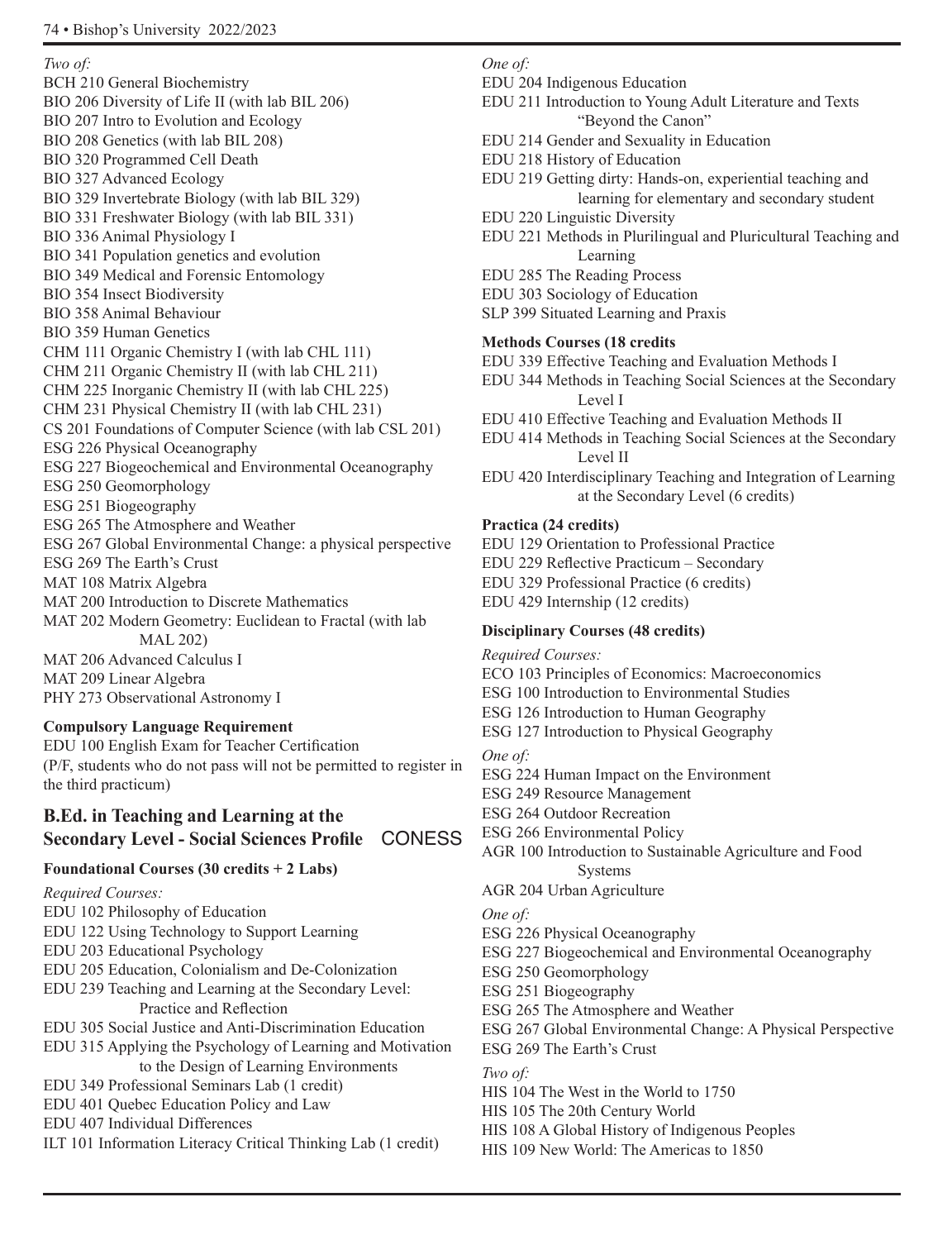*Three of:*

- HIS 207 Canada 1867-1945
- HIS 211 Canada Since 1954

HIS 221 Pre-Confederation Canada

HIS 240 History and Heritage

- HIS 241 Canada and the World in the 20th Century
- HIS 265 Quebec: Political Change and Industrialization 1840- 1930
- HIS 267 History of Sport in Canada HIS 269 First Nation/Settler Relations in Canada HIS 288 Women in 19th and 20th Century Canada HIS 297 History of Communications
- *One course in Global History at the 200 level*

# *One course in European or United States History at the 200 level*

*One course in the History of Asia, Latin America, Middle East, or North Africa at the 200 level*

*Two of:*

POL 101 Introduction to Comparative Politics POL 112 Introduction to Canadian Politics POL 118 Constitutional Law and Canadian Government LIB 212 In Search of Justice PHI 104 Hopes and Conflicts of Social and Political Life

# **Compulsory Language Requirement**

EDU 100 English Exam for Teacher Certification (P/F, students who do not pass will not be permitted to register in the third practicum)

# **B.Ed. in Teaching and Learning**

# **of the Creative Arts**

The Creative Arts teacher education program at Bishop's University leads to a Bachelor of Education in Teaching and Learning. This degree is required in order to be eligible for a teaching license. Students choose from one of the following concentrations in a teaching subject area: Drama, Fine Arts, or Music. Students in this program are prepared to teach at both the Elementary and Secondary school levels.

# **Overview of Total Program Credits**

In order to earn a Bachelor of Education in Teaching and Learning of the Creative Arts, students must complete a 150-credit program. Students entering with a DEC from a Quebec CEGEP will normally be awarded 30 advanced credits. Mature students and students transferring from another university may be awarded certain advanced credits. Students entering without a completed DEC from a Quebec CEGEP and without any advanced credits are required to earn a total of 30 elective credits in addition to the 120 credits plus labs listed below.

# **Foundational Courses (33 credits + 2 Labs)**

# *Required Courses:*

- EDU 102 Philosophy of Education
- EDU 122 Using Technology to Support Learning
- EDU 203 Educational Psychology
- EDU 205 Education, Colonialism and De-Colonization
- EDU 230 Early Childhood Education: Holistic Learning and Early Intervention
- EDU 305 Social Justice and Anti-Discrimination Education
- EDU 315 Applying the Psychology of Learning and Motivation to the Design of Learning Environments
- EDU 349 Professional Seminars Lab (1 credit)
- EDU 401 Quebec Education Policy and Law
- EDU 407 Individual Differences
- ILT 101 Information Literacy Critical Thinking Lab (1 credit)

*One of:*

- EDU 238 Teaching and Learning at the Elementary Level: Practice and Reflection
- EDU 239 Teaching and Learning at the Secondary Level: Practice and Reflection

# *One of:*

- EDU 204 Indigenous Education
- EDU 211 Introduction to Young Adult Literature and Texts "Beyond the Canon"
- EDU 214 Gender and Sexuality in Education
- EDU 218 History of Education
- EDU 219 Getting dirty: Hands-on, experiential teaching and learning for elementary and secondary student
- EDU 220 Linguistic Diversity
- EDU 221 Methods in Plurilingual and Pluricultural Teaching and Learning
- EDU 285 The Reading Process
- EDU 303 Sociology of Education
- SLP 399 Situated Learning and Praxis

# **Methods Courses (21 credits)**

EDU 319 Student Centered Evaluation at the Elementary Level EDU 335 Methods in the Teaching of Creative Arts (Elementary) EDU 339 Effective Teaching and Evaluation Methods I EDU 410 Effective Teaching and Evaluation Methods II EDU 415 Methods in Teaching Creative Arts (Secondary)

*One of:*

- EDU 419 Interdisciplinary Teaching and Integration of Learning at the Elementary Level (6 credits)
- EDU 420 Interdisciplinary Teaching and Integration of Learning at the Secondary Level (6 credits)

# **Practica (24 credits)**

EDU 129 Orientation to Professional Practice

- EDU 228 Practicum II (Elementary) OR EDU 229 Practicum II (Secondary)
- EDU 329 Professional Practice (6 credits)

EDU 429 Internship (12 credits)

### **Disciplinary Courses listed by concentration (42 credits)**

# **Option 1: Drama Concentration** CONEED

*Required Courses:*

DRA 101 Introduction to Technical Theatre

DRA 102 Introduction to Theatre Before 1800

DRA 110 Introduction to Theatre After 1800

DRA 131 Acting I

DRA 201 Contemporary Canadian Drama

DRA 222 Introduction to Shakespeare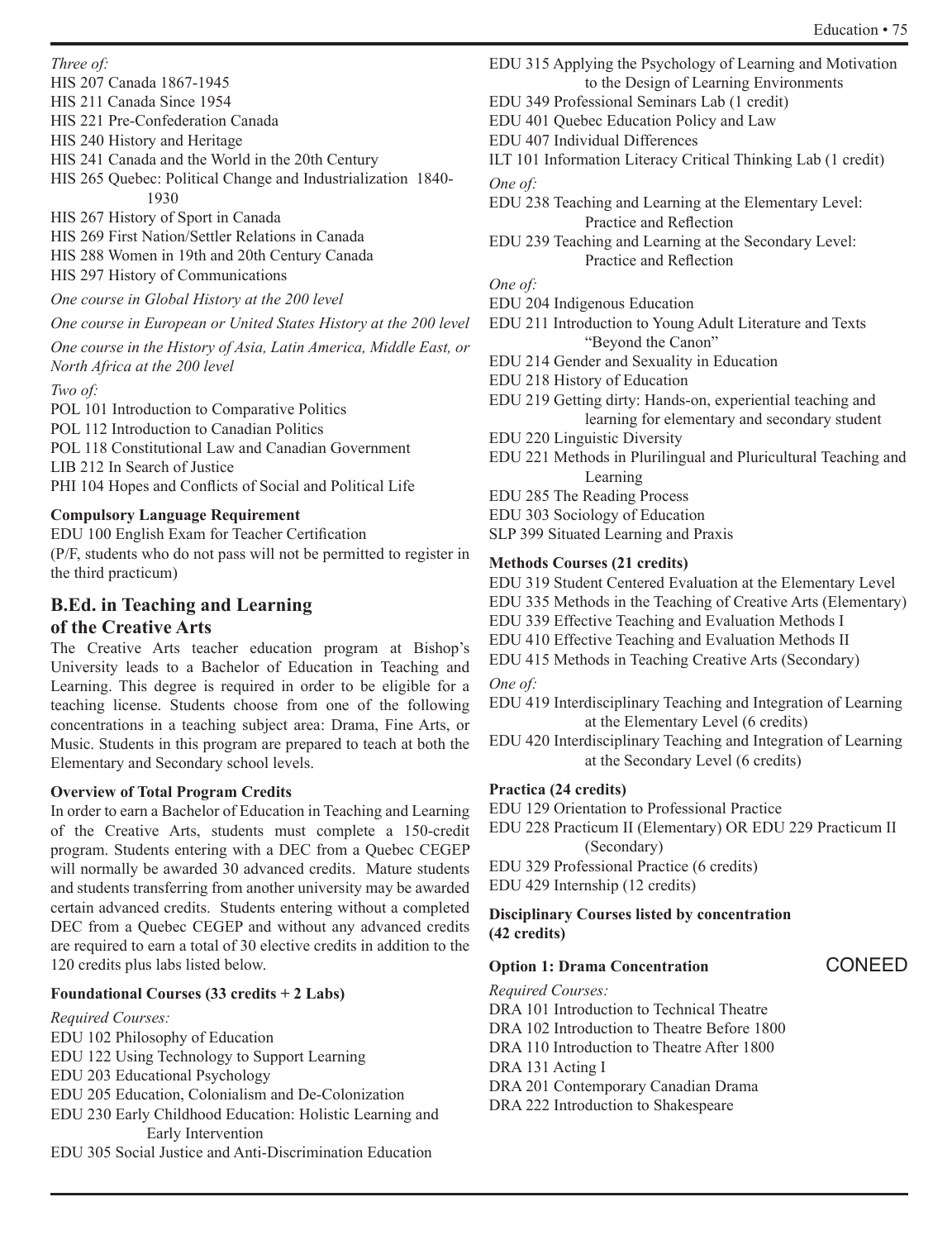*Four of:* DRA 132 Acting II DRA 233 Acting III DRA 234 Acting IV DRA 246 Introduction to Directing DRA 250 Introduction to Technical Theatre Stagecraft DRA 251 Lighting Design DRA 331 Production I: Performance DRA 332 Production II: Performance DRA 341 Production I: Technical Production DRA 342 Production II: Technical Production *Four of:*  DRA 211 Ritual and Theatre DRA 212 Theatre and the State DRA 230 Women in Performance DRA 300 Contemporary Theatre Practice DRA 301 Contemporary Dramatic Theory DRA 302 Classical European Drama DRA 315 Medieval Drama DRA 322 Topics in Shakespeare

# **Option 2: Fine Arts Concentration CONEEF**

*Required Courses:* FIH 100 The Art of Viewing FIH 102 Survey of Western Art II FIH 220 Twentieth Century Art to the 1960s FIH 221 Art from the 1960s to the end of the Twentieth Century FIN 301 Art Education: Theory and Practice

*Nine courses from at least three of the groups below:*

# **Group 1**

FIS 160 Drawing I FIS 260 Drawing II 360 Drawing III FIS 300 Drawing IV

#### **Group 2**

FIS 181 Painting I FIS 281 Painting II FIS 382 Painting III FIS 382 Painting IV

#### **Group 3**

FIS 170 Sculpture I FIS 271 Sculpture II FIS 372 Sculpture III FIS 373 Sculpture IV

# **Group 4**

FIS 140 Foundation Studio FIS 175 Introduction to Fibre Art FIS 180 Colour: Theory and Practice FIS 182 Photo I FIS 190 Printmaking I FIS 275 Fibre Art II FIS 285 Landscape Drawing and Painting II FIS 291 Printmaking II FIS 296 Photo II FIS 302 Photo III FIS 384 Photo IV FIS 385 Printmaking III

# **Option 3: Music Concentration CONEEM**

*Required Courses:* MUS 130 Materials of Music I MUS 135 Materials of Music II MUS 120 Musicianship I (2 credits) MUS 125 Musicianship II (2 credits) MUS 220 Musicianship III (2 credits) MUS 230 Materials of Music III *One of:* MUS 251 Western Art Music to 1750 MUS 252 Western Art Music 1750-1900 MUS 253 Western Art Music 1900 – Today MUS 295 Seminar in Music History/Literature *Two of:*  MUS 101 Rock 101 MUS 102 Rock/Pop Music 1975 to Present MUS 103 Classic Jazz MUS 104 Modern Jazz MUS 106 Song MUS 107 Opera MUS 115 Film Music I MUS 116 Film Music II MUS 203 The Blues MUS 204 The Be-Bop Revolution PSY 292 Psychology of Music *One of:* 

MUS 235 Materials of Music IV MUS 338 Composition Styles MUS 395 Seminar in Music Theory

*12 credits from and including the following:* MUS 172 Principal Instrument I (2 credits) MUS 173 Principal Instrument II (2 credits) MUS 272 Principal Instrument III (2 credits) MUS 273 Principal Instrument IV (2 credits)

*Plus 4 credits of Individual Practical Study*

*3 credits from the following:* MUS 310 Independent Studies I MUS 311 Independent Studies II MUS 375 Instrumental Techniques (2 credit course, students completing MUS 375 must also complete 1 additional elective credit)

# **Compulsory Language Requirement**

EDU 100 English Exam for Teacher Certification (P/F, students who do not pass will not be permitted to register in the third practicum)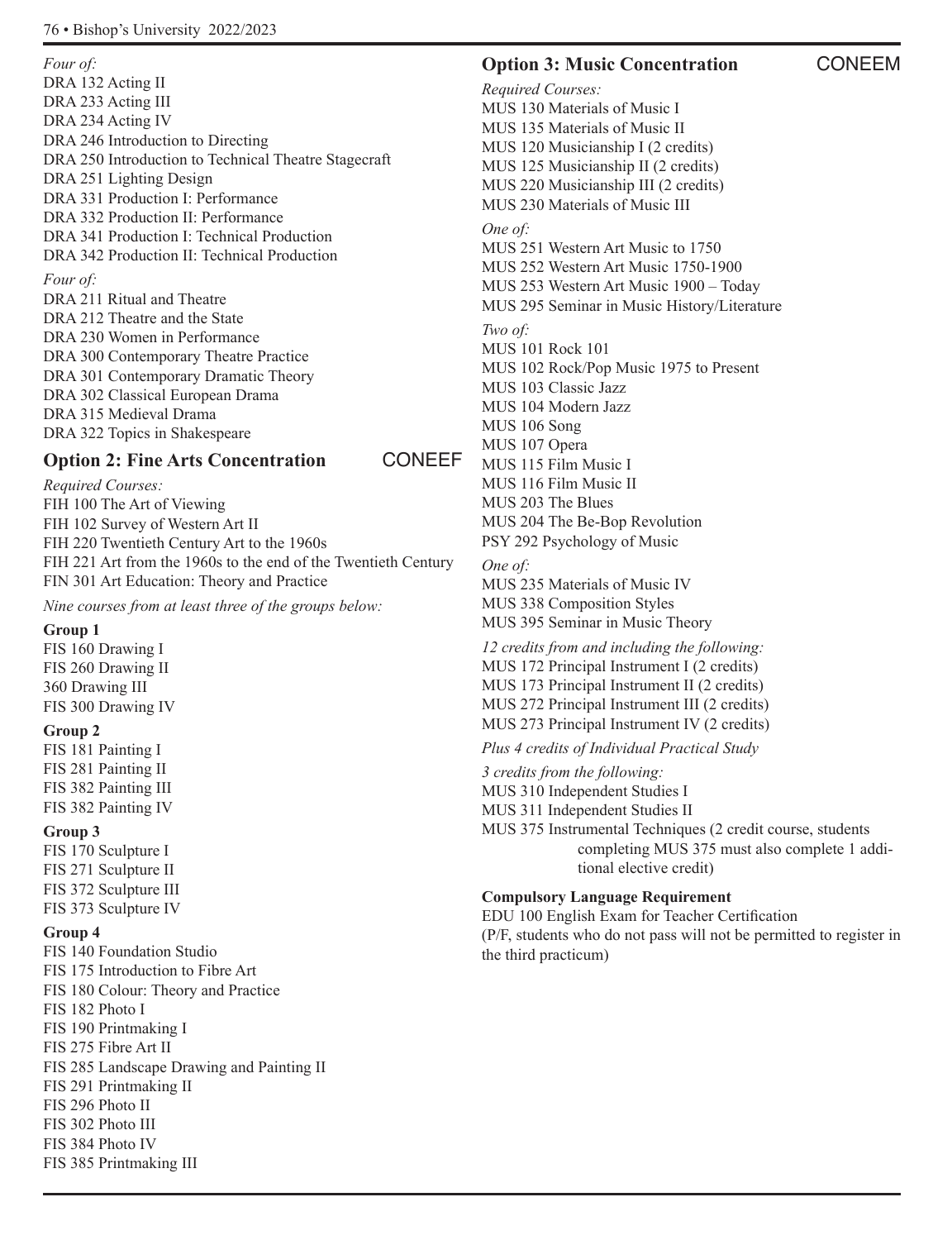# **B.Ed. in Teaching English as a Second Language CONTSL**

The Teaching English as a Second Language (TESL) program at Bishop's University leads to a Bachelor of Education in Teaching English as a Second Language. This degree is required in order to be eligible for a teaching license. Students in this program are prepared to teach at both the Elementary and Secondary school levels.

# **Overview of Total Program Credits**

In order to earn a Bachelor of Education in Teaching English as a Second Language, students must complete a 150-credit program. Students entering with a DEC from a Quebec CEGEP will normally be awarded 30 advanced credits. Mature students and students transferring from another university may be awarded certain advanced credits. Students entering without a completed DEC from a Quebec CEGEP and without any advanced credits are required to earn a total of 30 elective credits in addition to the 120 credits plus labs listed below.

# **Foundational Courses (33 credits + 2 Labs)**

*Required Courses:*

- EDU 102 Philosophy of Education
- EDU 122 Using Technology to Support Learning
- EDU 203 Educational Psychology
- EDU 205 Education, Colonialism and De-Colonization
- EDU 239 Teaching and Learning at the Secondary Level: Practice and Reflection
- EDU 230 Early Childhood Education: Holistic Learning and Early Intervention
- EDU 305 Social Justice and Anti-Discrimination Education
- EDU 315 Applying the Psychology of Learning and Motivation to the Design of Learning Environments
- EDU 349 Professional Seminars Lab (1 credit)
- EDU 401 Quebec Education Policy and Law
- EDU 407 Individual Differences

ILT 101 Information Literacy Critical Thinking Lab (1 credit) *One of:*

- EDU 238 Teaching and Learning at the Elementary Level: Practice and Reflection
- EDU 239 Teaching and Learning at the Secondary Level: Practice and Reflection

### *One of:*

- EDU 204 Indigenous Education
- EDU 211 Introduction to Young Adult Literature and Texts "Beyond the Canon"
- EDU 214 Gender and Sexuality in Education
- EDU 218 History of Education
- EDU 219 Getting dirty: Hands-on, experiential teaching and learning for elementary and secondary students
- EDU 220 Linguistic Diversity
- EDU 221 Methods in Plurilingual and Pluricultural Teaching and Learning

EDU 285 The Reading Process

- EDU 303 Sociology of Education
- SLP 399 Situated Learning and Praxis

# **Methods Courses (21 credits)**

EDU 308 Methods in Teaching English Grammar

- EDU 319 Student Centered Evaluation at the Elementary Level
- EDU 339 Effective Teaching and Evaluation Methods I
- EDU 410 Effective Teaching and Evaluation Methods II
- EDU 418 Methods in Teaching Second Languages

### *One of:*

- EDU 419 Interdisciplinary Teaching and Integration of Learning at the Elementary Level (6 credits)
- EDU 420 Interdisciplinary Teaching and Integration of Learning at the Secondary Level (6 credits)

### **Practica (24 credits)**

- EDU 129 Orientation to Professional Practice
- EDU 228 Practicum II (Elementary) OR EDU 229 Practicum II (Secondary)
- EDU 329 Professional Practice (6 credits)
- EDU 429 Internship (12 credits)

# **Disciplinary Courses (42 credits)**

*Required Courses:*

- EDU 105 Introduction to Linguistics for Language Teaching
- EDU 206 Perspectives on SLA
- EDU 207 Teaching Young Second Language Learners
- EDU 208 Drama Techniques for Lang. Teaching
- EDU 209 Oral Communication
- EDU 210 Critical Pedagogical Orientation to Second Language Teaching
- EDU 307 Literature and Language Teaching
- ENG 116 Effective Writing
- ENG 210 Children's Literature
- *Two of:*
- ENG 104 Approaches to Short Fiction
- ENG 108 The American Short Story
- ENG 110 English Writers of Quebec
- ENG 111 Canadian Short Story
- ENG 113 English Literary Tradition
- ENG 118 Literature of the Environment
- ENG 123 Into. to Indigenous Literatures in Canada
- ENG 124 Introduction to the Graphic Novel
- *One of:*
- ENG 200 Creative Writing: Poetry
- ENG 201 Creative Writing: Prose
- ENG 203 Creative Writing: Experiments in Prose
- ENG 204 Creative Writing: Experiments in Poetry
- *One of:*
- ENG 212 Crime Stories: The Great Detectives
- ENG 215 Introduction to N.A. Literatures
- ENG 223 Elizabethan Shakespeare
- ENG 225 The Stratford "Shakesperience"
- ENG 228 Introduction to Post-Colonial Literature
- ENG 238 Confessions, Memoirs and Life Writing
- ENG 234 Contemporary Literary Theory
- ENG 239 Feminist Literary Theory
- ENG 241 War and Literature
- ENG 250 The Modern British Novel:
	- Experiments in Fictional Form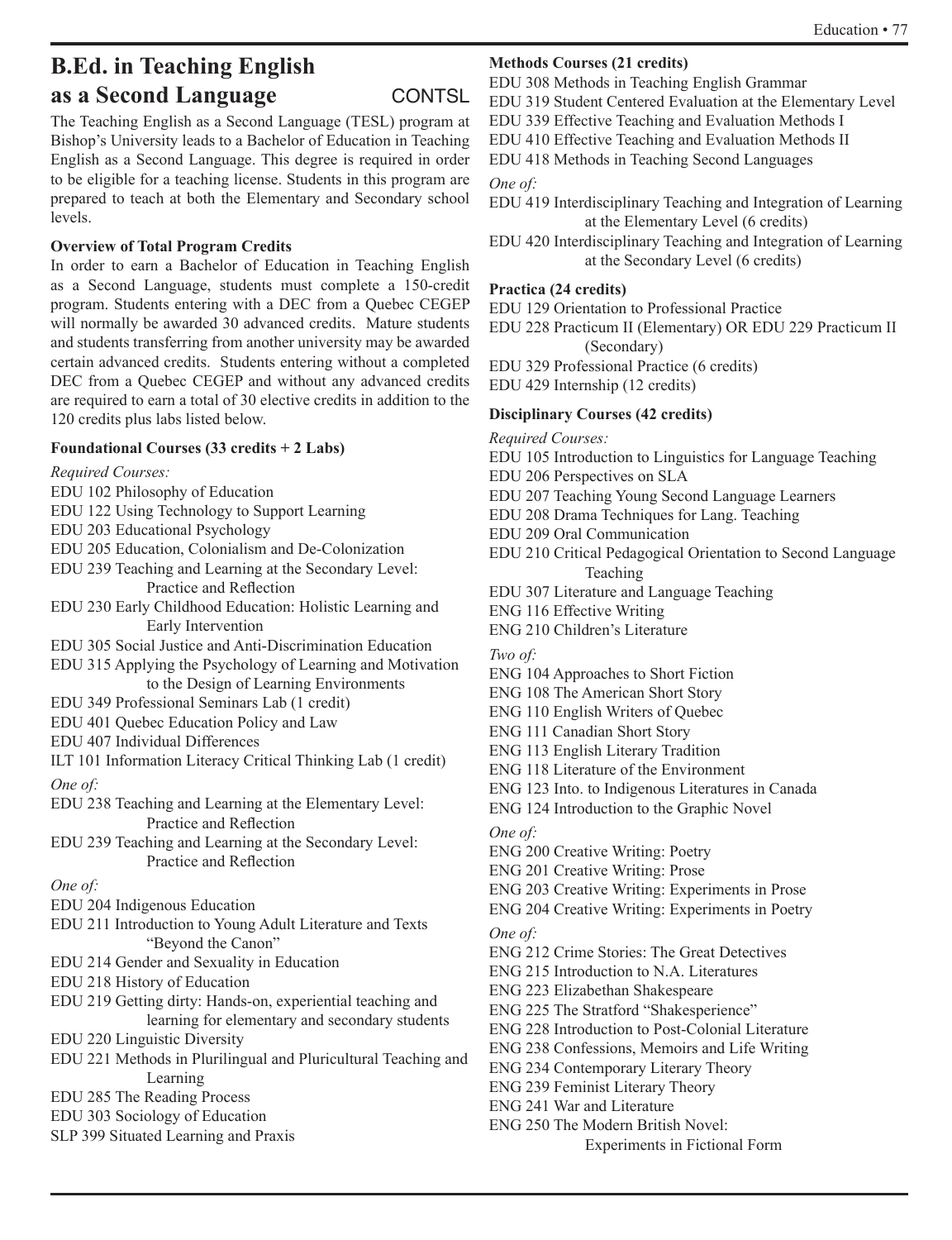ENG 251 Keep Calm and Carry On: The British Dystopian Novel ENG 252 English-Canadian Literature to the First World War ENG 253 English-Canadian Literature from the First World War to the Present ENG 254 Tooth and Claw: Animal Nature in Victorian Culture ENG 255 Legal Bodies: Crime & Culture in Victorian England ENG 256 The Early Twentieth-Century American Novel ENG 257 Contemporary American Novel ENG 275 Contemporary Canadian Novel *One of:* ENG 102 Approaches to Media Studies ENG 236 Popular Culture ENG 278 Science Fiction in Literature and Film ENG 280 Film History after 1939 ENG 282 Film Adaptation ENG 283 The Documentary Film ENG 287 Image and Communication: Visual Culture and Critique ENG 293 Four Filmmakers ENG 294 Film Comedy ENG 295 Jane Austen and Film ENG 297 From Aliens to Zombies

#### **Compulsory Language Requirement**

EDU 100 English Exam for Teacher Certification (P/F, students who do not pass will not be permitted to register in the third practicum)

# **Minor in Teaching of English Second Language (24 credits)** MINTSL

This Minor provides an opportunity for students to study how second languages are learned and taught, with an introduction to linguistics, second language acquisition research, and second language pedagogy. The Minor in the Teaching of English Second Language requires the completion of 24 credits. This Minor does not lead to teaching certification. This Minor must be combined with a full or part time degree program.

*This includes 12 credits from the courses below:*

- EDU 105 Introduction to Linguistics for Language Teaching
- EDU 206 Perspectives on Second Language Acquisition
- EDU 207 Teaching the Second Language Learner
- EDU 210 Critical Pedagogical Orientation to Second Language Teaching

*Plus 12 credits from the following list:*

- EDU 208 Drama Techniques for Language Teaching
- EDU 209 Oral Communication
- EDU 220 Lingustic Diversity
- EDU 307 Literature and Language Teaching
- EDU 308 Teaching English Grammar
- EDU 324 Teaching English to Adults
- EDU 325 Selected Topics in Teaching ESL

# **Minor in Teaching of French as a Second Language / Mineure en enseignement du français, langue seconde (24 credits)** MINTFS

This Minor, a collaboration between the School of Education and Études françaises et québécoises, provides an opportunity for students to observe and study how second languages are learned and taught, with an introduction to linguistics, second language acquisition research, second language pedagogy and French grammar, including the nouvelle grammaire and the nouvelle orthographe. The Minor in the Teaching of French as a Second Language requires the completion of 24 credits. In order to obtain this Minor, the student must have completed at least two courses at French Level 4 or higher (advanced level); for more information, please consult the Études françaises et québécoises section in the Academic calendar.

Cette mineure de 24 crédits, offerte en collaboration avec le School of Education, donne l'occasion aux étudiants d'observer et d'analyser comment les langues secondes sont apprises et enseignées. Les étudiants y reçoivent une formation de base en linguistique, en recherches sur l'acquisition d'une langue seconde, en pédagogie de la langue seconde, et en grammaire française, incluant la nouvelle grammaire et la nouvelle orthographe. Pour obtenir cette mineure, l'étudiant doit avoir complété un minimum de deux cours au niveau 4 ou supérieur en français (niveau avancé; pour plus d'informations, consulter la section Études françaises et québécoises de l'Annuaire universitaire.

#### *Mandatory credits (3)*

EDU 105 Introduction to Linguistics for Language Teaching

*9 credits from the courses below:*

- EDU 206 Perspectives on Second Language Acquisition
- EDU 207 Teaching Young Second Language Learner
- EDU 210 Critical Pedagogical Orientation to Second Language Teaching
- EDU 220 Linguistic Diversity
- *Plus 12 credits from the following list:*
- FRE 140 Grammatical Review (French V)
- FRE 141 Grammatical Review (French VI)

*Niveau 4 - Level 4*

FRA 212 Le génie de la langue: Stylistique comparée du français et de l'anglais

FRA 309 Assistanat en enseignement du français langue seconde FRA 310 Tutorat au Centre d'aide en français

*Or any other Niveau 4 - Level 4 FRA course*

Departmental prerequisites apply. This Minor does not lead to teaching certification. This Minor must be combined with a full or part time degree program.Les prérequis départementaux s'appliquent. Cette mineure ne mène pas à la certification d'enseignement. Cette mineure doit être combinée avec un programme d'études à temps plein ou partiel.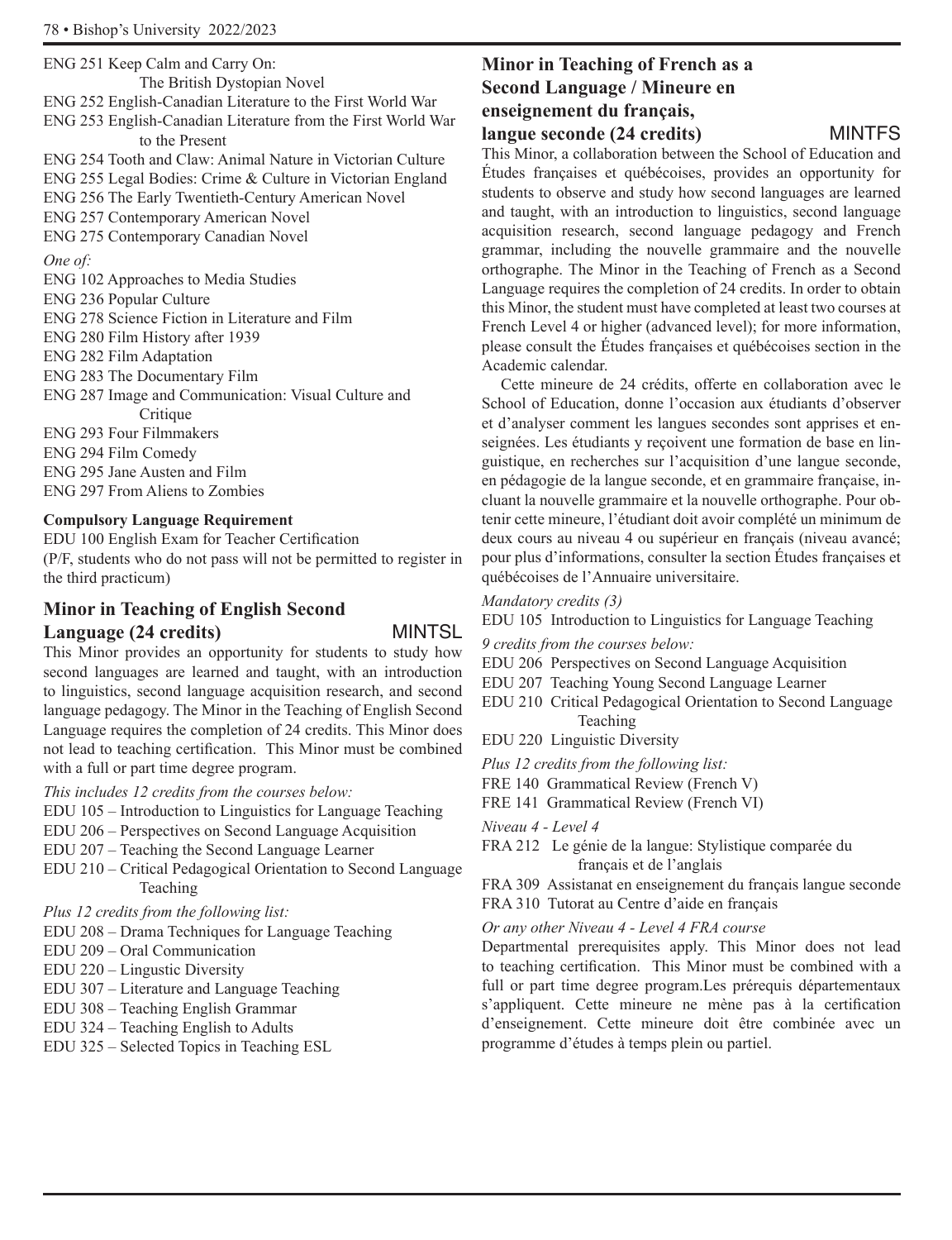# **List of Courses**

#### **EDU 102 Philosophy of Education 3-3-0**

The course will focus upon philososphical ideas as they are applied to educational problems. Students will undertake a critical inquiry into several philosophical schools of thought with the view of developing a personal philosophy of education. Each school of thought will be examined in the light of its essential elements and basic principles as well as how each has influenced educational theory and practice. Questions of ethics are central to the course.

**EDU 105 Introduction to Linguistics for Language Teaching 3-3-0** This course provides the theoretical background in linguistics for teachers of second languages. Topics covered include the major themes in linguistics (phonetics, phonology, morphology, syntax and semantics) that inform the teaching and learning of languages.

*Anti-requisites: MLA 101*

**EDU 107 Child Development and Elementary Teaching 3-3-0** This course is designed to provide elementary pre-service teachers with an introduction to theories about how children develop, learn and grow up. This course will review current theory about child development and cover various domains of development (social, emotional, cognitive, physical) from infancy to middle childhood. The implications of children's development in relation to elementary teaching and learning are a central focus of this course. *Anti-requisites: PSY 235 and PSY 290*

**EDU 122 Using Technology to Support Learning 3-3-0** This course will focus on using technology to support teaching and learning processes. By studying the foundations of educational technology, pre-service teachers will develop an understanding of the role of technologies can play to improve education. They will explore the role of the educator in technologyfacilitated learning environments. They will build skills in designing technologybased learning environments to support meaningful learning.

**ILT 101 Information Literacy and Critical Thinking Lab 1-0-1** The objective of this laboratory course is to introduce students to the skills necessary to effectively complete their research assignments, in Education. The course includes the correct use of library resources, including the online catalogue, periodical indexes and other relevant databases. Other areas of study include the identification of key terms for effective searching, productive use of the internet and the critical evaluation of retrieved resources. Academic integrity, plagiarism and the correct citation of print and online sources are also taught. The course is practical, and students are given the opportunity for hands-on experience in the library's electronic classroom. Taught in conjunction with EDU 128 / EDU 129, "Orientation to Professional Practice", students retrieve the resources necessary to complete their assignments for the course. ILT 101 is a required core course.

**EDU 138 Foundations of the Teaching Profession (Elementary) 3-3-0** In this course students will explore and make use of current research on the teaching, learning and evaluation processes. Students will also learn how to apply education policy and curriculum program documents in their planning and teaching. Students will continue the identification process with the teaching profession begun in their first field placement.

#### **EDU 203 Educational Psychology 3-3-0**

This course introduces pre-service teachers specializing in elementary and secondary education to the area of Educational Psychology. Educational Psychology prepares the teacher to understand principles of learning/cognition, human development, and motivation and the application of these theories to classroom learning, problem-solving, critical thinking and teaching, design of curricula, learners' with special needs, classroom management, and assessment and evaluation.

*Prerequisites: EDU 138 and EDU 128 or EDU 129 are prerequisites or corequisites if student is also enrolled in EDU 227, EDU 228 or EDU 229*

#### **EDU 204 Indigenous Education 3-3-0**

This course provides opportunities for education candidates to engage with Indigenous foundations of education and to develop a more complex understanding of the philosophical, social, economic and political considerationsthat bear on the educational conditions and contexts of Indigenous peoples in Canada. It is structured around engagements with Indigenous peoples, histories, and knowledges, and involves university and field-based experiences. Students will examine exemplary cases and approaches to curriculum planning, extra-curricular programming, pedagogy, and relationship-building with First Nations, Inuit, and Metis families and communities. The course will be graded on a pass/fail basis, which will be recorded on the student's transcript: as  $P$  - pass or  $F - f$ ail *Pre- or Co-Requisite: EDU 205 or EDU 305 or HIS 108 or HIS 269 or SOC 107 or SOC 207* 

#### **EDU 205 Education, Colonialism and De-Colonization 3-3-0**

In this course, we examine the implication of education in ongoing histories of colonialism in Canada. A particular focus will be on the history of residential schools, their continuing legacy as well as what it might look like for educators to take ownership of this history and build conditions for reconciliation between settler Canadians and First Nations, Inuit and Metis. This will involve studying Aboriginal perspectives, goals and approaches to teaching and learning. We will engage with examples of pedagogies aimed at de- colonization for Indigenous and non-Indigenous peoples in Canada. The course aims for students to develop an intersectional analysis and approach to pedagogy.

#### **EDU 206 Perspectives on Second Language Acquisition 3-3-0**

Through this course, students will examine the implications of theories of language acquisition for the teaching and learning of second languages at the elementary, secondary and adult levels. The relevance of past and current research in both first and second language acquisition will be a major topic of discussion.

**EDU 207 Teaching Young Second Language Learners 3-3-0** With a focus on young learners and their needs, this course will introduce students to a learner-centered approach to the teaching of a second language. Topics covered include early literacy development and instruction, elementary curriculum, social and cognitive dimensions of learning as well as issues related to bilingualism. Students will explore the roles of a second language teacher in a variety of teaching situations and classroom environments specific to young learners. Should be taken in the first year of study.

**EDU 208 Drama Techniques for Language Teaching 3-3-0** This course is an introduction to the creative process of drama (using role playing, improvisation and theatre games to explore language learning). The focus is on developing one's own creative potential using improvisation, theatre games, movement, voice and play making. Through individual and group work, participants will learn strategies for using drama in the classroom.

#### **EDU 209 Oral Communication 3-3-0**

This course will address issues related to the development of listening and speaking skills in second language learners, including those related to pronunciation. In addition, it will focus on varieties of oral communication in different contexts and for different levels and ages of learners.

*Pre- or Co-Requisite: EDU 105 or MLA 101* 

#### **EDU 210 Critical Pedagogical Orientation to Second Language Teaching 3-3-0**

The purpose of this course is to inquire into the socio-political dimension of ESL and other second language teaching and learning. We will examine and challenge the traditional notions of literacy and literacy practices pertaining to second language education. Together we will explore some critical approaches to teaching second languages as well as different classroom strategies and practices that bear a transformative pedagogical orientation. This course should not be taken in the first year of your program.

#### **EDU 211 Introduction to Young Adult Literature and Texts "Beyond the Canon" 3-3-0**

This course is intended for future elementary teachers who wish to better investigate how to evaluate, select and share young adult literature "beyond the canon" through a critical intercultural perspective. In the course, students will examine different genres of literature such as poetry, short stories, plays and novels. Furthermore, students will reconsider the traditional meaning of "text" and examine contemporary texts such as film, television, music lyrics and videos and how and if they play a role in classrooms.

#### **EDU 214 Gender and Sexuality in Education 3-3-0**

This course will introduce pre-service teachers to Quebec's Learning Content in Sexuality Education program, the Government Action Plan against Homophobia and Transphobia, and Bill C-16. It will prepare pre-service teachers with the knowledge, skills, and methods to support their learners' in understanding themselves, their bodies, and their identities. This course will offer pre-service teachers a thorough introduction to the theoretical and applied aspects of gender and sexuality in education. Pre-service teachers will develop a comprehensive understanding of gender and sexuality and debunk the conflation between sex, gender, and sexual orientation. In this course, pre-service teachers will explore such topics as gender identity and gender expression, sexual identity, gender norms and stereotypes in education, gender and sexual diversity in schools, sexual health, and school-related gender-based violence. Through this course, pre-service teachers will learn how to develop curriculum resources and instructional strategies for gender and sexuality education.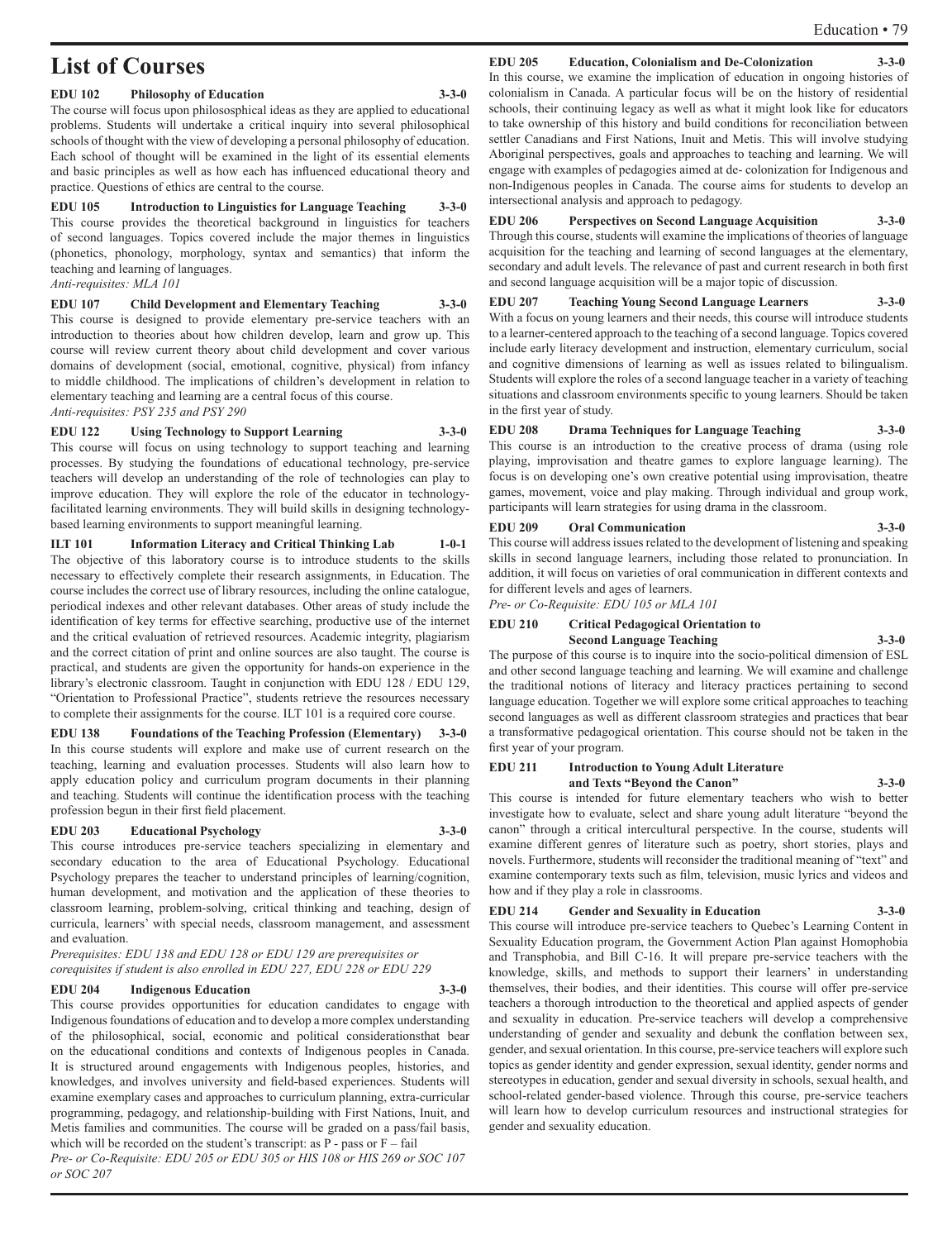#### **EDU 218 History of Education 3-3-0**

This course will examine education and schooling through a historical perspective. Students will analyze the social, economic, and political trends and themes that have both challenged educational policymakers and impacted the development of modern education systems. Students will engage in historical thinking as a way to contextualize education today.

#### **EDU 220 Linguistic Diversity 3-3-0**

This course focuses on the teaching of students with diverse language abilities. It examines theoretical perspectives on first and second language acquisition and the relevance of these perspectives to educational practices. Discussion will include examination of the relationship between linguistic diversity and identity construction, the importance of first language maintenance and additive bilingualism. Students will discuss strategies for supporting and integrating linguistically diverse students into content area classes.

#### **EDU 221 Methods in Plurilingual and**

#### **Pluricultural Teaching and Learning 3-3-0**

This methods course explores plurilingual approaches to teaching and learning that valorize students' multiple linguistic, cultural, and modal resources and experiences in learning. Particularly, it aims to equip participants with the knowledge, skills, and stance to support and advocate for linguistically and culturally minoritized students' social integration as well as literacy and language learning across the curriculum. Participants will learn about curricular design, material development, and teaching and learning practices that foster transversal language and literacy development and critical intercultural awareness to promote effective knowledge construction and communicative performance.

#### **EDU 230 Early Childhood Education: Holistic Learning and Early Intervention 3-3-0**

This course will focus on overall health and wellness of young children. Students will consider what it means for children to be holistically healthy. Topics to be explored include how to support children's sense of belonging while forming strong connections with others, their mental-health and well-being, as well as their self-regulation skills. Current issues related to trauma-informed care, early years interventions and the value of interprofessional collaboration, in partnership with families, will be investigated.

#### **EDU 231 Prekindergarten and Kindergarten Education 3-3-0**

Prekindergarten and Kindergarten mark a significant period in young learners as they transition to new environments, learn new routines, and form new relationships with other children and adults. This course will offer a thorough introduction to theoretical and applied aspects of early childhood education where students will be expected to reflect critically on their teaching philosophy and practice with the youngest learners in our schools. With particular attention given to the Quebec Education Program, students will examine the theories that inform early childhood curriculum, practice developing appropriate and stimulating learning environments, explore play-based education, and critically examine social justice issues in early childhood education.

*Pre-requisite: EDU 138*

#### **EDU 238 Teaching and Learning at the Elementary Level: Practice and Reflection 3-3-0**

In this course students will learn to apply current research on the Elementary teaching, learning and evaluation processes to designs for learning. Students will learn about Quebec curriculum-related documents; they will deepen their understanding of the application of education policy and curriculum program documents to their planning process. Students will document the development of their professional identity.

*Pre-requisite: EDU 138 Foundations of the Teaching Profession* 

#### **EDU 239 Teaching and Learning at the Secondary Level: Practice and Reflection 3-3-0**

In this course students will learn to apply current research on the Secondary teaching, learning and evaluation processes to designs for learning. Students will learn about Quebec curriculum-related documents; they will deepen their understanding of the application of education policy and curriculum program documents to their planning process. Students will document the development of their professional identity. It is a co-requisite for the second year practicum course taken by all Secondary candidates in their second year.

#### **EDU 285 The Reading Process 3-3-0**

The lifelong acquisition of reading skills is complex. Teachers need to understand the integrated language system: oral language (listening and speaking), reading and writing. Designed for teachers, the aim of this course is to learn about the psychological processes involved when we read. Theoretical approaches to language acquisition will be examined. Teaching strategies using multi-modal approaches supporting the development of reading skills will be introduced for various age and educational levels. Issues such as bilingualism, English language learning and cultural differences will be addressed. Reading disabilities affect many learners and impact all subject areas; consequently, knowing how language is acquired will enable teachers to understand the nature of reading disabilities and to learn strategies to meet the needs of all students in an integrated classroom setting.

**EDU 303 /** 

#### **Sociology of Education** 3-3-0

The purpose of this course is to examine education in Canada from a critical sociological perspective. Education is a major institution in most societies and is a vital part of our social existence. The sociology of education, a subfield of sociology, focuses on the institution of education and the structures, processes and interaction patterns within it. We will look at the educational system as a whole, integrated and dynamic entity. To do so, reference will be made to a variety of sociological studies, but the main perspective is critical.

**EDU 305 Social Justice and Anti-Discrimination Education 3-3-0** This course is designed to engage teacher candidates in a critical examination of key concepts and issues in the field of education that help us approach questions of social inequality, identity, difference, pluralism and social justice from a critical historical, philosophical and sociological perspective. Drawing from a range of theoretical and practical as well as multimedia resources, we will try to develop a critical awareness as reflective practitioners in relation to the social forces that influence the teaching-learning process in diverse societies and a globalizing world.

*Pre-requisite: EDU 238 or EDU 239 or permission of instructor*

**EDU 307 Literature and Language Teaching 3-3-0** This course will explore the use of literature as a basis for the teaching of ESL. Theories regarding the connection between literature and language learning will be introduced, and students will be involved in the construction of classroom learning situations based on poetry, short stories and novels.

*Pre-requisites: 100 level English course or ENG 210 or EDU 211*

#### **EDU 308 Teaching English Grammar 3-3-0**

This course is intended to achieve two aims: to provide students with an overview of grammatical issues for learners of English as a second language, and to address the strategies and methods that ESL teachers might adopt to integrate the teaching of grammar into their classrooms. Practice in the effective design of instruction and materials for the teaching of grammar will be a significant component of the course.

**EDU 309 Effective Teaching Methods at the Elementary Level 3-3-0**  In this course students will deepen their understanding of Elementary level teaching, learning and evaluation processes and practices fundamental to the development of elementary students' competencies. They will explore and construct a conceptual understanding of learning and assessment strategies and how these strategies can be built into daily practice. Drawing on Quebec curriculum guides and policies and current related research, they will develop complex learning and evaluation situations (LES), which will be implemented while in the practicum.

*Pre-requisites: EDU 129 and EDU 229 or EDU 128 and EDU 228. Third-year standing or permission of the school.*

*Co-requisites: EDU 328*

#### **EDU 313 Teaching Ethics and Religious Culture (Elementary & Secondary) 3-3-0**

The purpose of this course is to introduce pre-service teachers to the Ethics and Religious Culture program, first implemented in Quebec schools as of 2008. Principal topics covered will include the familiarization with the manner in which religious and non-religious worldviews can be understood and respected through cultural phenomena and the manner in which ethics can be explored to meet the criteria of "recognizing others" and the "pursuit of the common good". With respect to the progression of learning from elementary to secondary, particular attention will be given to making the theoretical dialogue within this course applicable to the students' teaching context. The pre-service teacher will also be expected to deliberate the professional responsibilities that arise from the shift of confessional schooling to structures that are entirely non-religious.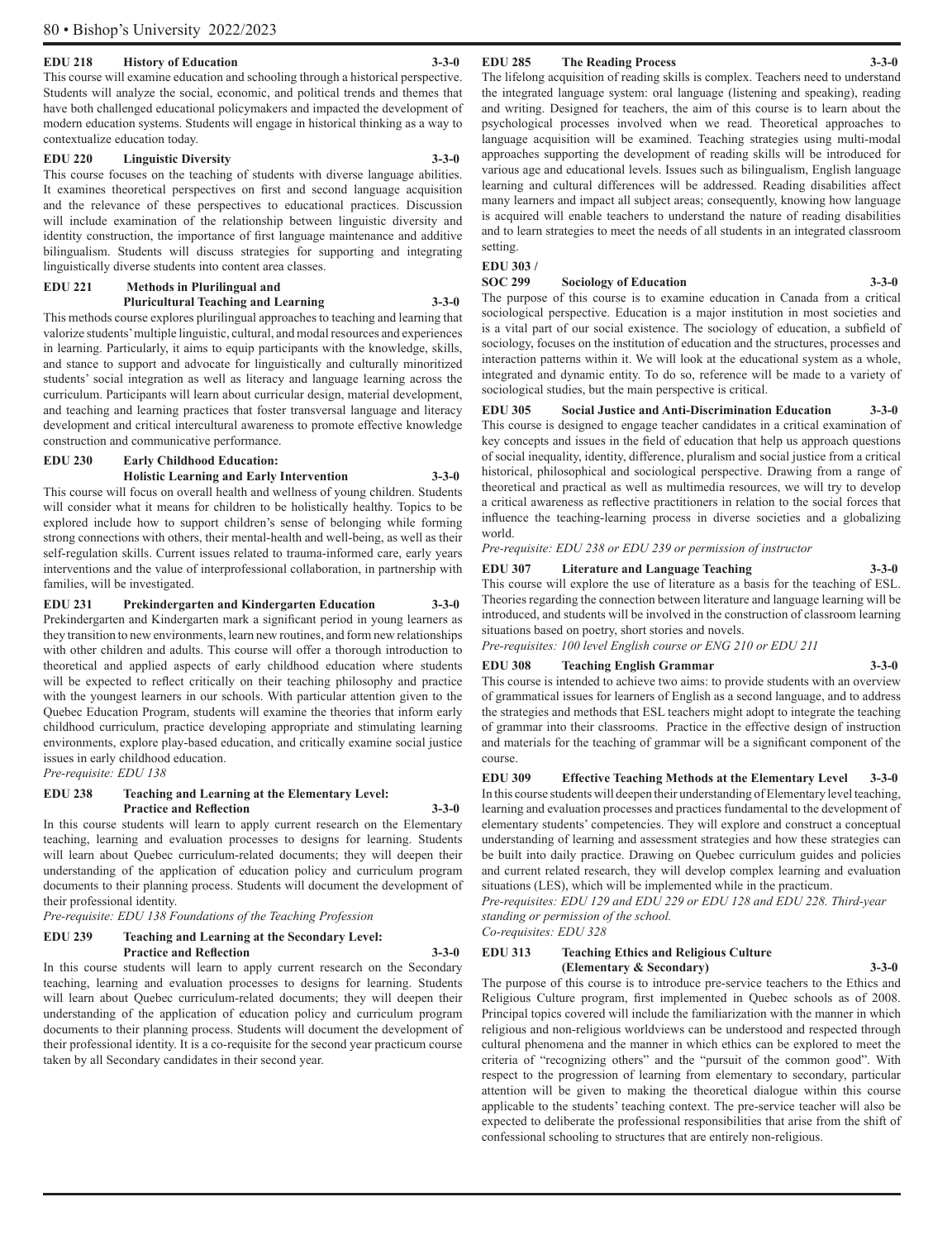#### **EDU 315 Applying the Psychology of Learning and Motivation to the Design of Learning Environments 3-3-0**

This course will assist pre-service teachers to apply the psychology of learning and motivation to the design of learning environments. In this course pre-service teachers will deepen their comprehension of learning environments that foster learning and motivation. They will explore different approaches to organizing schools and classrooms based on supporting student's engagement within an inclusive learning community. They will study motivational theories and how to improve student motivation in relation to the design of learning and evaluation situations.

*Prerequisite: EDU 203*

**EDU 319 Student Centered Evaluation at the Elementary Level 3-3-0** This course introduces pre-service teachers to the multi-dimensional and complex nature of the evaluation processes fundamental to equitably fostering and tracking development of competencies at the elementary level. In this course we will explore and construct a conceptual understanding of evaluation strategies that support student learning and how these strategies can be built into daily practice. We will also construct an understanding of those classroom practices that are required to focus students on expected learning outcomes and determine to what extent these expectations have been met. Drawing on Quebec curriculum guides and policies and current related research, students will begin learning how to incorporate effective assessment within a complex learning and evaluation situation. *Anti-requisite: EDU 406*

#### **EDU 321 Methods in the Teaching of Language Arts I (Elementary) 3-3-0**

This course introduces pre-service teachers to literacy-related concepts, competencies and instructional and assessment approaches, the role of Language Arts in helping learners develop a critical understanding of the world, trends in literacies research, and related Quebec program documents. Pre-service teachers will begin to plan and design learning that fosters the literacy development of young learners in kindergarten and cycle one.

#### **EDU 324 Teaching English to Adults 3-3-0**

This course will explore the particular needs and challenges of adult learners of English as a Second Language. Students will be connected to local classrooms of adult learners to observe their language learning experience and to consider ways to construct appropriate learning situations for them.

#### **EDU 325 Selected Topics in Teaching ESL 3-3-0**

This course is designed to provide opportunities for students to explore recent and/ or controversial topics related to second language teaching and learning. Specific topics will vary from year to year so that current issues may be addressed.

**EDU 326 Engineering for Science and Technology Teachers 3-0-0** The Quebec Education Program has a strong engineering component that appears in the technological world. It focuses on engineering science, skills, technologies, and methods, and considers applied science in areas such as biotechnology, genetics, etc. This course will consider how engineering and science are related and what applied science actually means. Students will explore engineering in a handson manner via problem-solving and design. Critical consideration of implementing engineering in elementary and secondary education will be included.

#### **EDU 330 Independent Study in Education 3-3-0**

Students in the first degree (BA Educational Studies/Elementary Education or BA/ BSc Double Major/Secondary Education) may be granted permission to pursue an independent study project under the guidance of a faculty supervisor on a topic in Education. Topics must be approved by the School of Education.

**EDU 331 Methods in the Teaching of Language Arts II 3-3-0** This course will allow pre-service teachers to deepen their knowledge and application of literacy-related instructional approaches, particularly for elementary Cycles 2 and 3. It prepares the candidates to plan and design learning that leads students to work critically with all kinds of print, digital texts and multi-model sources, contributing to the development of their language arts competencies. Pre-service teachers will explore: the role of Language Arts in helping learners develop a critical understanding of the world, how to apply literacy practices in the classroom (including new literacies, multiliteracies, critical literacies, and so on) to support examination of concepts across the curriculum, and application of new trends and appropriate assessment tools relevant to literacy practices across subject areas.

*Pre or Co-requisite EDU 321.*

#### **EDU 334** Methods in the Teaching of Mathematics

The general goal of the course is to learn to teach mathematics in such a way that your students develop "mathematical power." Mathematical power includes both ability (to conjecture, reason logically and communicate about mathematics) and attitude (self-confidence and a disposition to question and explore significant mathematical situations).The course will focus on the following: Mathematical content. Students will develop and/ or refine their conceptual and procedural knowledge of the mathematics included in the elementary curriculum. Particular attention will be given to the content recommended in the QEP Math Curriculum Guide.

Mathematical learning. Students will explore instructional strategies and tools for the teaching and assessment of mathematics consistent with constructivist theories. Students will be expected to use this knowledge when planning for instruction. Connecting mathematical ideas. Students will explore ways to link mathematical ideas and to relate mathematics to other subject areas and everyday situations.

# **EDU 335 Methods in the Teaching of Creative Arts –**

**Elementary 3-3-0** This course provides starting points for students to examine Visual Arts and Music both as separate disciplines and as potent tools in an integrated curriculum. Through a variety of approaches, students receive instruction in theory and teaching practices as well as hands-on experience. During the term students develop their own instructional strategies through the development of a curriculum unit of thematically related, arts based lesson plans and projects.

**EDU 339 Effective Teaching and Evaluation Methods I 3-0-0** In this course students will deepen their understanding of Secondary level teaching, learning and evaluation process and practices fundamental to the development and tracking of secondary students' competency. They will explore and construct a conceptual understanding of strategies and how these strategies can be built into daily practice. Drawing on Quebec curriculum guides and policies and current related research, they will develop complex learning and evaluation situations (LES), which will be implemented while in the practicum

*Pre-requisite EDU239 Co-requisite: EDU 328*

#### **EDU 341 Methods in Teaching English Language Arts at the Secondary Level I 3-3-0**

This course will help to prepare students to teach English Language Arts at the Secondary and Adult Education levels. Students will have the opportunity to work on their own writing skills while learning more about how to encourage secondary and adult learners to improve their abilities to read and communicate orally and in writing. They will become familiar with the QEP curriculum objectives for the English program and will be involved in planning units in assorted texts within the current Secondary English curriculum. Students will be exposed to new trends and appropriate assessment tools through classroom activities and assignments.

#### **EDU 342 Methods in Teaching Mathematics at the Secondary Level I 3-3-0**

This course will focus on strategies for the teaching of Mathematics in the secondary school curriculum. Students will gain an understanding of the general curriculum objectives, trends and teaching methods through lectures, practice in the problemsolving approach, and discussions of appropriate means for assessment. Students will work on projects and assignments related to course topics at the secondary or adult education levels.

#### **EDU 343 Methods in Teaching Science and Technology at the Secondary Level I 3-3-0**

This course will address the inquiry and problem-solving processes of the Quebec Education Program for Secondary Science and Technology. It will focus on enactment of program competencies in relation to stipulated progressions of learning. Consideration of the nature of science and technology, the kinds of understanding that secondary students develop in science and technology, and how they develop such understandings via collection and interpretation of data will be emphasized. Pre-service teachers will be asked to apply developing understandings through creation of lessons/LESs, conversations and other explorations with peers, evaluation of research in science and technology education, and their subsequent practicum. In addition, the course will consider how science and technology are cultural practices deeply connected to European colonialism, and students will consider how other peoples have come to a practices empirical understanding of the world in ways that might also be considered science.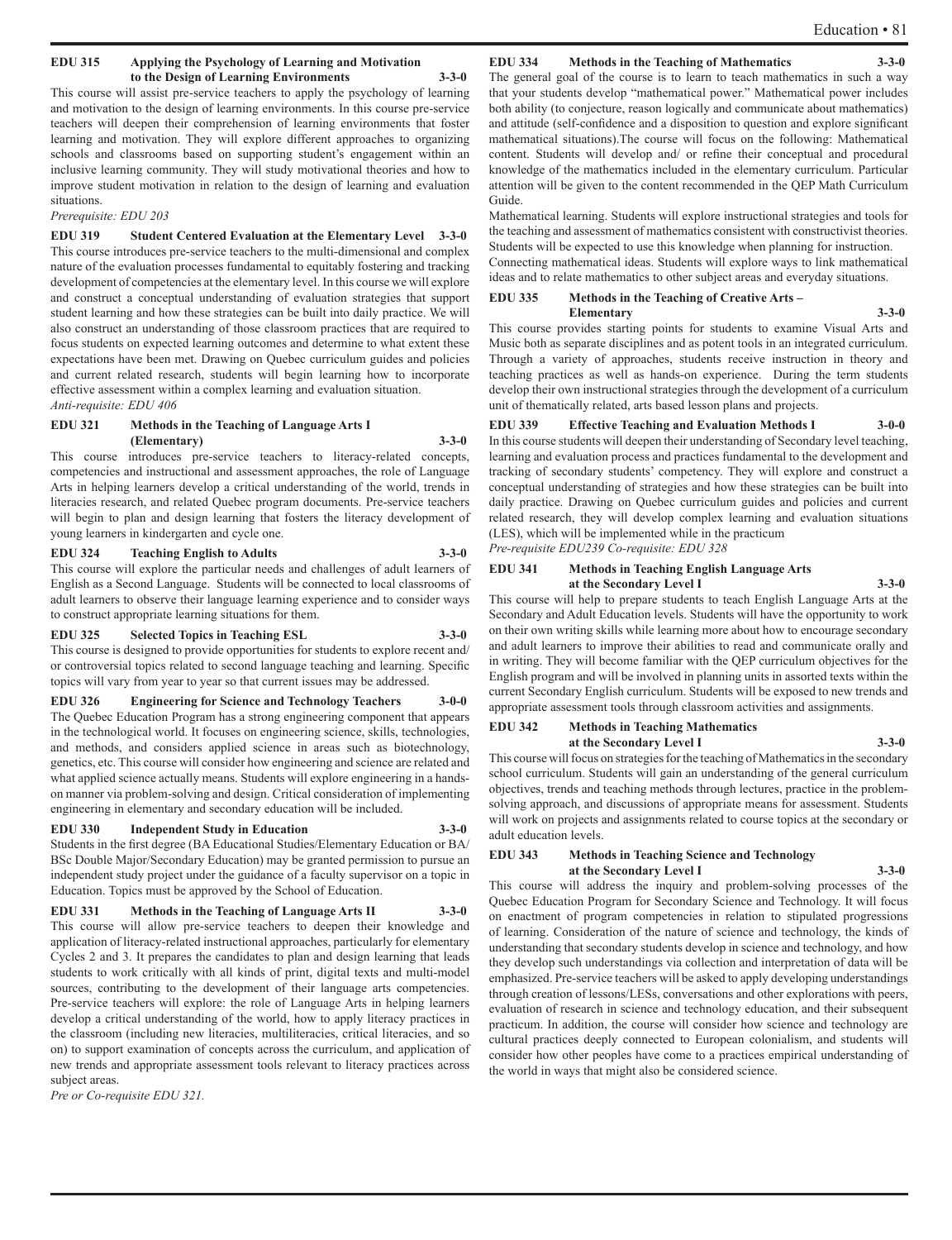#### **EDU 344 Methods in Teaching Social Sciences at the Secondary Level I 3-3-0**

This course focuses on teaching strategies and learning concepts in the social sciences as outlined in the Quebec Education Program. Students will gain an understanding of the general curriculum competencies, objectives and trends as well as of the conceptual base and associated methodologies of the social science disciplines. Students will learn how to design a curriculum resource unit including appropriate tasks and assessment tools. They will also learn how to select as well as create resource materials.

#### **EDU 346 Methods in Teaching Mathematics,**

**Science and Technology at the Secondary Level I 3-3-0** This course will focus on approaches for the teaching of Mathematics, Science and Technology while considering the significance of history and culture in the evolution of these fields. Students will learn how to interpret curriculum competencies, objectives and trends, as well as the conceptual bases and associated methodologies of these disciplines. They will also learn how to critically select, design and develop curriculum resource materials and units.

**EDU 348 Professional Seminars Lab (Elementary) 1-0-0** This course is comprised of seminars, workshops, and related activities on special topics aimed to enhance the students' induction into the teaching profession. Students will also be engaged in the reading of selected texts intended to encourage them to consider educational issues in profound and critical ways. The seminars may include guest speakers, discussions and panels, and conferences in preparation for the third practicum. *Co-requisite: EDU 328*

#### **EDU 349 Professional Seminars Lab (Secondary) 1-0-0**

This course is comprised of seminars, workshops, and related activities on special topics aimed to enhance the students' induction into the teaching profession. Students will also be engaged in the reading of selected texts intended to encourage them to consider educational issues in profound and critical ways. The seminars may include guest speakers, discussions and panels, and conferences in preparation for the third practicum.

*Co-requisite: EDU 329*

# **EDU 401 Quebec Education Policy and Law 3-3-0**

Students will have an opportunity to study the development of the Quebec education system from historical, political, and legal perspectives. Students will explore major educational ideas such as access to education and the growth of professionalism in the system. Legislation and regulations such as the Quebec Education Act will be examined in the course.

#### **EDU 403 Readings to Promote Educational Thinking 3-3-0**

This readings course is intended to encourage student teachers to consider educational issues in profound and critical ways. Drawing from a wide selection of historical and current literature on education, students will produce an academic paper (or alternative assignment) which may be reviewed by their peers for publication in a School of Education collection of student work. The course will be organized around seminar sessions that highlight specific readings as well as group and individual discussions with the professor(s).

#### **EDU 407 Individual Differences 3-3-0**

This course focuses on the teaching of students with exceptionalities in inclusive settings. Class discussions will centre on issues surrounding inclusion and its implications for teaching adaptations in the classroom and school community. Students will gain an understanding of classroom-based approaches to assessment and instruction, including differentiated instruction and universal design for learning, that recognize the uniqueness of each student and of the methods and strategies which successfully integrate exceptional students in the inclusive classroom, including the development and implementation of individual education plans (IEPs).

# **EDU 410 Effective Teaching Methods and Evaluation II 3-3-0**

This course will provide secondary education student teachers with an additional exposure to general methods of teaching and enhance their knowledge of student centered evaluation principles and practices.

#### **EDU 411 Methods in Teaching English Language Arts at the Secondary Level II 3-3-0**

This course will help to prepare students to teach English Language Arts at the Secondary and Adult Education levels. Students will have the opportunity to work on their own writing skills while learning more about how to encourage secondary and adult learners to improve their abilities to read and communicate orally and in writing. They will become familiar with the QEP curriculum objectives for the English program and will be involved in planning units in assorted texts within the current Secondary English curriculum. Students will be exposed to new trends and appropriate assessment tools through classroom activities and assignments. *Prerequisite: EDU 341 and EDU339*

#### **EDU 412 Methods in Teaching Mathematics at the Secondary Level II 3-3-0**

This course will focus on strategies for the teaching of Mathematics in the secondary school curriculum. Students will gain an understanding of the general curriculum objectives, trends and teaching methods through lectures, practice in the problemsolving approach, and discussions of appropriate means for assessment. Students will work on projects and assignments related to course topics at the secondary or adult education levels.

#### *Prerequisite: EDU 342 and EDU339*

#### **EDU 413 Methods in Teaching Science and Technology at the Secondary Level II 3-3-0**

This course will address the inquiry and problem-solving processes of the Quebec Education Program for Secondary Science and Technology. It will focus on enactment of program competencies in relation to stipulated Secondary Science and Technology. It will focus on enactment of program competencies in relation to stipulated progressions of learning. Consideration of the nature of science and technology, the kinds of understanding that secondary students develop in science and technology, and how they develop such understandings via collection and interpretation of data will be emphasized. Pre-service teachers will be asked to apply developing understandings through creation of lessons/LESs, conversations and other explorations with peers, evaluation of research in science and technology education, and their subsequent practicum. In addition, the course will consider now science and technology are cultural practices deeply connected to European colonialism, and students will consider how other peoples have come to a practiced empirical understanding of the world in ways that might also be considered science. *Prerequisite: EDU 343 and EDU339*

#### **EDU 414 Methods in Teaching Social Sciences at the Secondary Level II 3-3-0**

This course focuses on teaching strategies and learning concepts in the social sciences as outlined in the Quebec Education Program. Students will gain an understanding of the general curriculum competencies, objectives and trends as well as of the conceptual base and associated methodologies of the social science disciplines. Students will learn how to design a curriculum resource unit including appropriate tasks and assessment tools. They will also learn how to select as well as create resource materials.

*Prerequisite: EDU 344 and EDU339*

**EDU 415 Methods in the Teaching of Creative Arts – Secondary 3-3-0** The class itself models several teaching and learning situations and strategies for both elementary and secondary levels of instruction. Students work in groups, with partners and alone. Peer tutoring is used for part of the creative movement/ dance unit. Students are given the opportunity each semester to talk with an artist currently exhibiting at the art gallery. Students are expected to develop sequential arts-based lessons formally, thematically and experientially, drawing on in-class situations modeled for them. Students are made aware of Howard Gardner's Multiple Intelligences Model and the importance of matching teaching and learning styles.

*PrerequisiteEDU339 and EDU335*

**EDU 416 Methods in Teaching Mathematics, Science and Technology at the Secondary Level II 3-3-0**

This course will focus on approaches for the teaching of Mathematics, Science and Technology while considering the significance of history and culture in the evolution of these fields. Students will learn how to interpret curriculum competencies, objectives and trends, as well as the conceptual bases and associated methodologies of these disciplines. They will also learn how to critically select, design and develop curriculum resource materials and units.

*Prerequisite: EDU 346 and EDU339*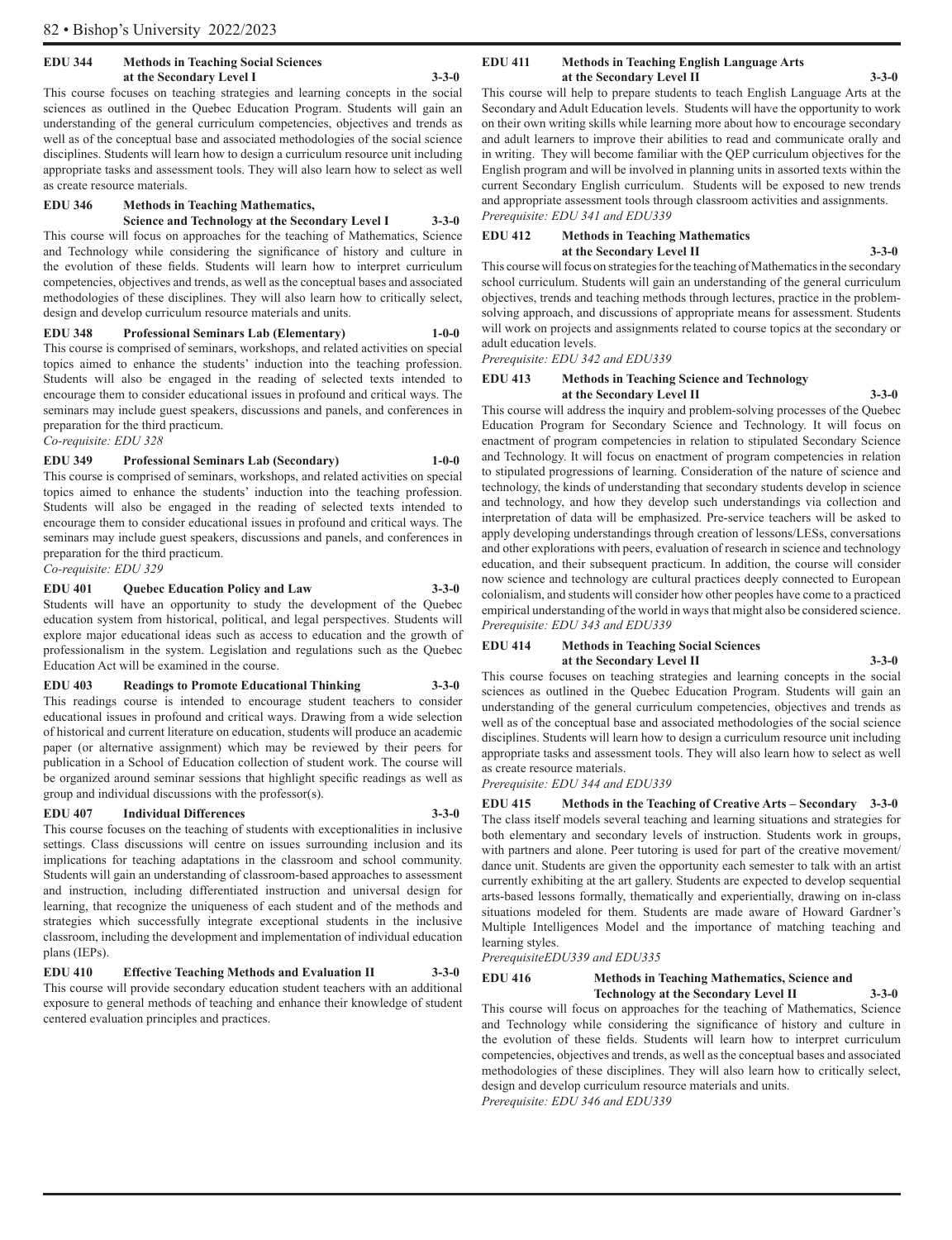**EDU 418 Methods in Teaching Second Languages – Secondary 3-3-0**

This course examines recent developments in second language teaching approaches and methods, particularly as they relate to the selection of teaching material, choice of techniques for the second language classrooms and appropriate means of assessment. It includes a brief historical overview of language teaching methods and approaches. Prerequisite EDU339

#### **EDU 419F Interdisciplinary Teaching and Integration of Learning at the Elementary Level 6-6-0**

In this two-term, final year capstone course, students synthesize theoretical and practical learning over their time in program in relation to the School of Education's outcome statement and the contemporary context of teaching and learning at the elementary level. They thus consider teaching as an intellectual pursuit and social responsibility by exploring how education in Québec is framed and positioned, the manner in which multiple stories and different ways of knowing, being, and doing can and do circulate together in teaching and learning, the importance of critical reflection and research to teaching and learning, and how leadership begins with change and action at the very local level. Students explore the meanings of commitment to "transformation through education" by individually and collaboratively designing formal and informal approaches to fostering change through their professional practice, some of which are taken up during the internship practicum. Students return to the university after practicum, where they discuss their emerging professional identities, synthesize their learning, and provide evidence of the capacity for ongoing critical reflection and commitment to the transformative power of education in service of a more equitable and sustainable world for all our relations.

*Prerequisite: EDU328 or EDU329*

#### **EDU 420F Interdisciplinary Teaching and Integration of Learning at the Secondary level 6-6-0**

In this two-term, final year capstone course, students synthesize theoretical and practical learning over their time in program in relation to the School of Education's outcome statement and the contemporary context of teaching and learning at the Secondary Level. They consider teaching as an intellectual pursuit and social responsibility by exploring how education in Québec is framed and positioned, the manner in which multiple stories and different ways of knowing, being, and doing can and do circulate together in teaching and learning, the importance of critical reflection and research to teaching and learning, and how leadership begins with change and action at the very local level. Students take up the meanings of commitment to "transformation through education" by individually and collaboratively designing formal and informal approaches to fostering change through their professional practice, some of which are taken up during the internship practicum. Students return to the university after practicum, at which time they discuss their emerging professional identities, synthesize their learning, and provide evidence of the capacity of ongoing critical reflection and commitment to the transformative power of education in service of a more equitable and sustainable world for all our relations. *Prerequisite: EDU328 or EDU329*

**EDU 433 Methods in the Teaching of Elementary Social Sciences 3-3-0** This course will prepare pre-service teachers with the understandings, skills, and methods to support their learners' social science curriculum competencies, and support their evolving world view. Pre-service teachers will explore the role of social sciences in helping learners develop a critical understanding of the Canadian history and environment; this includes specific attention to FNIM issues and perspectives. The course also addresses relevant assessment tools and practices.

**EDU 434 Methods for Scientific Inquiry and Problem Solving 3-3-0** As a complement to Methods for Social Inquiry and Literacy, this course will continue to prepare pre-service teachers in supporting their learners' evolving world view. Pre-service teachers will explore: the role of science and mathematics in helping learners develop a critical understanding of the world, how inquiry strategies and problem solving can be applied in a natural science and mathematics context, and assessment tools relevant to inquiry and problem solving in science and mathematics

The following, EDU 128, EDU 129, EDU 227EDU 227, EDU 228, EDU 229, EDU 328, EDU 329, EDU 428 and EDU 429, take place in assigned educational settings:

#### **EDU 128 Orientation to Professional Practice (Elementary) 3-3-0**

Students will focus on the human and professional elements of teaching in order to identify those personal traits that are characteristic of effective teachers. This course introduces students to the process of reflective practice and to the professional knowledge base that inspires it. The above course components combined with field-based experiences and classroom presentations will help students make informed judgments as to their suitability for the teaching profession. *Co-requisite: ILT 101 - Information Literacy Critical Thinking Lab*

#### **EDU 129 Orientation to Professional Practice (Secondary) 3-3-0**

Students will focus on the human and professional elements of teaching in order to identify those personal traits that are characteristic of effective teachers. This course introduces students to the process of reflective practice and to the professional knowledge base that inspires it. The above course components combined with field-based experiences and classroom presentations will help students make informed judgments as to their suitability for the teaching profession. *Co-requisite: ILT 101 - Information Literacy Critical Thinking Lab*

#### **EDU 227 Alternate Practicum II 3-3-0**

This second-year field experience in the elementary or secondary school setting, involves a combination of half and full days over the Fall semester of a minimum of 70 hours. Students begin to integrate theory Students begin to integrate theory from courses with field-based practice and carry out aspects of the teaching act in collaboration with associate teachers and university supervisors. They participate in the life of the school inside and outside the classroom. In extenuating circumstances, with the ]permission of the Department Chair. *Prerequisite EDU128 or EDU129*

#### **EDU 228 Practicum II - Elementary 3-3-0**

This second-year field experience in the elementary school setting involves a combination of half and full days over the Fall and Winter semester of a minimum of 70 hours. Students begin to integrate theory from courses with field-based practice and carry out aspects of the teaching act in collaboration with associate teachers and university supervisors. They participate in the life of the school inside and outside the classroom.

*Prerequisite EDU238 or EDU239*

#### **EDU 229 Practicum II - Secondary 3-3-0**

This second-year field experience in the secondary school setting involves a combination of half and full days over the Fall and Winter semester of a minimum of 70 hours. Students begin to integrate theory from courses with field-based practice and carry out aspects of the teaching act in collaboration with associate teachers and university supervisors. They participate in the life of the school inside and outside the classroom.

*Prerequisite EDU239*

#### **EDU 328 Professional Practice 6-3-0**

Through field experience in the elementary school setting, students will integrate theory with practice in this practice teaching placement. Students will plan, present, and self-evaluate lessons in collaboration with faculty supervisors, university teaching associates, and associate teachers. They will evaluate students and participate in the life of the school inside and outside the classroom. *Prerequisite EDU228 or EDU229*

#### **EDU 329 Professional Practice 6-3-0**

Through field experience in the secondary school setting, students will integrate theory with practice in this practice teaching placement. Students will plan, present, and self-evaluate lessons in collaboration with faculty supervisors, university teaching associates, and associate teachers. They will evaluate students and participate in the life of the school inside and outside the classroom. Students in certain secondary profiles may be placed in an adult education setting. *Prerequisite EDU228 or EDU229*

#### **EDU 428 Internship – Elementary 12-0-0**

This practicum is the culmination of the students' socialization into the profession of teaching. Through a lengthy elementary school immersion, students synthesize theories with practice to assume the competencies required of a teacher in the classroom and in the profession. Students become full-time teachers and colleagues with associate teachers, university teaching associates and faculty supervisors. They focus on long term and short term planning and implementing units of study. They experience all the challenges of the profession: teaching and evaluating students, interviewing parents, working on teams, organizing extra-curricular activities, and participating in professional development activities. *Prerequisite EDU328 or EDU329*